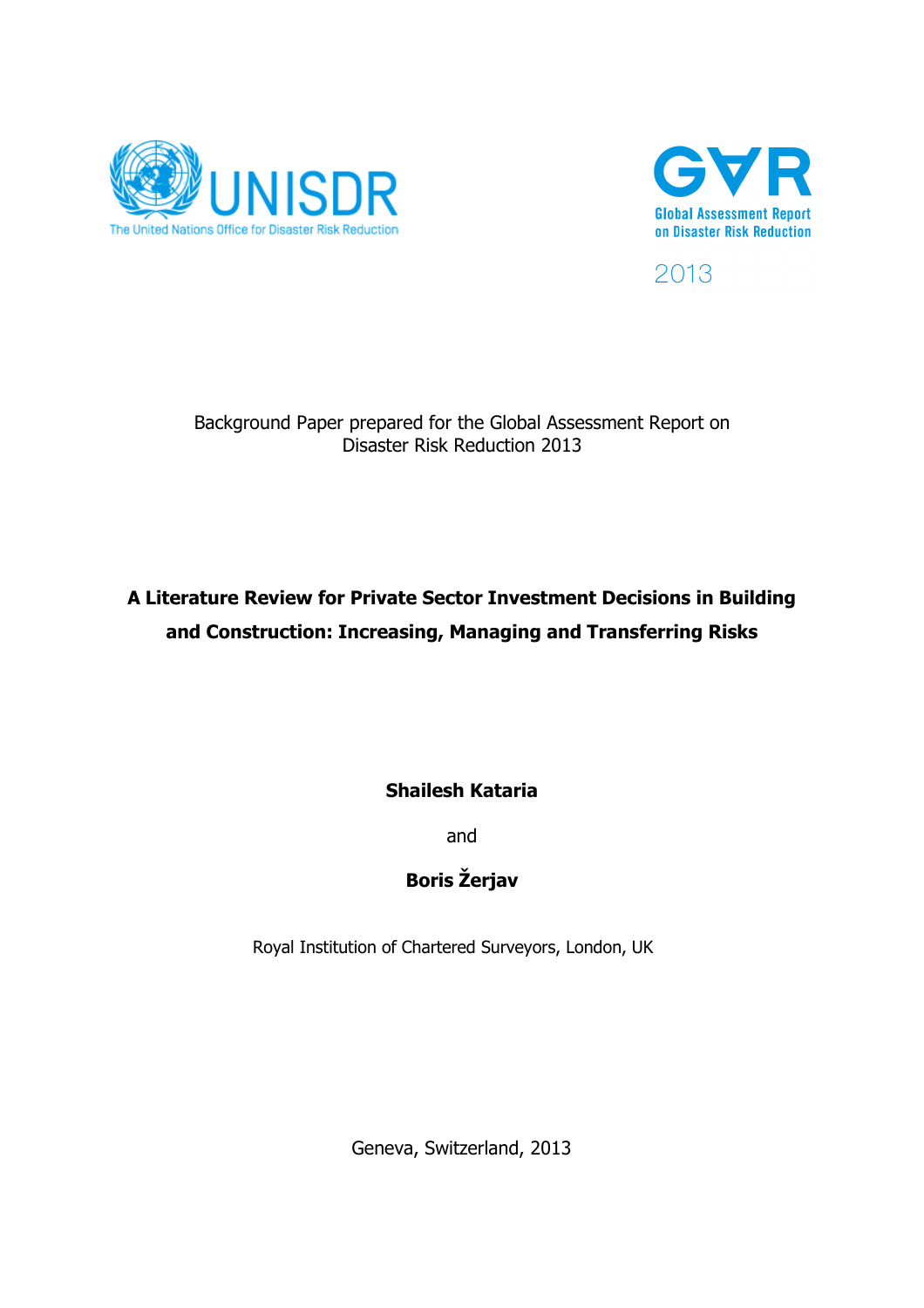### **A Literature Review for Private Sector Investment Decisions in Building and Construction: Increasing, Managing and Transferring Risks**

#### **(Contribution for DPU's Background Paper for the UNISDR Global Assessment Report)**

| Authors                 |                                                      |
|-------------------------|------------------------------------------------------|
| <b>Boris Žerjav</b>     | Royal Institution of Chartered Surveyors, London, UK |
| <b>Shailesh Kataria</b> | Royal Institution of Chartered Surveyors, London, UK |

#### **Global trends in DRR/DRM policies**

The Hyogo Framework for Action (HFA) explicitly identified land and urban planning policies, as well as building codes and construction regulations, as key tools for "reducing underlying risk factors". That was further highlighted by the 2011 Global Assessment Report (GAR 11) on Disaster Risk Reduction (UNISDR 2011:19).

GAR 11 report puts factoring disaster risk into public investment and development plans among the key recommendations for scaling up disaster risk reduction: "Whereas a number of countries have already factored disaster risk into the evaluation of public investment projects, far greater benefits could be achieved if it is also included further upstream in the national planning cycle, i.e., development, sector and land use planning" (UNISDR 2011:153).

Villacis and Yan (2012) report how disasters can have a long term impact on the development of affected countries, that disaster risk reduction is inseparable from development, and that resilient urban development is impossible without efficient implementation of disaster risk management policies.

There have been increasing calls for disaster risk management to be included in wider policy frameworks to be agreed in 2015, including the post-Millenium Development Goals (MDGs), Sustainable Development Goals (SDGs) and climate change agreements, with a post-HFA agreement providing a strong hub that links to the other frameworks (Mitchell and Wilkinson 2012).

According to data reported by Villacis and Yan, economic damage from the 2010 earthquake was 125 percent of Haiti's GDP from the 2010 earthquake; 80 percent of Honduras' GDP and 49 percent of Nicaragua's GDP after hurricane Mitch in 1998; 31 percent of El Salvador's GDP after the 1976 earthquake, with numerous similar examples from many other countries.

Countries' development is not only damaged by such intensive disasters, but also from extensive disasters – smaller intensity but regular events such as annual floods, landslides, etc. "The past 20 years have seen an exponential increase in the number of local areas reporting losses… associated with extensive disasters. Increasing extensive risk is closely related to the challenges low- and middle-income countries face in addressing underlying risk drivers and reducing vulnerability" (UNISDR 2011:34). According to GAR 11 report (UNISDR 2011), the impacts of each of these extensive disasters account for a small portion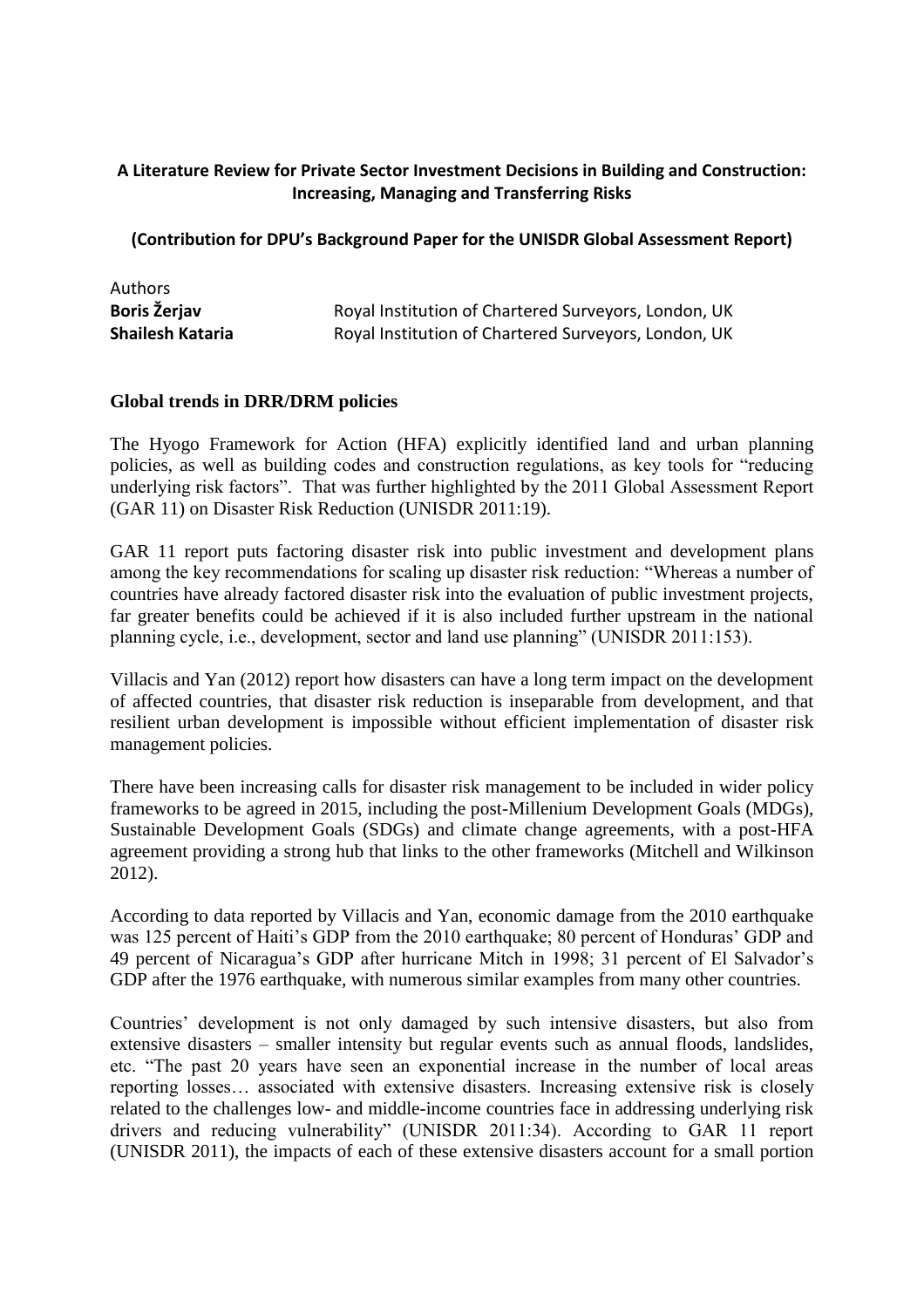of overall disaster mortality but, accumulatively, they are responsible for significant economic losses (damage to housing, crops, livestock, local infrastructure) and they especially affect low-income households and communities. Additionally, extensive risks, accumulated over time in areas prone to major hazards such as earthquakes or cyclones, open the way for infrequent but highly destructive intensive disasters (ibid.). Figure 1 shows the influence that a series of extensive disaster events can have on the long-term development of a country.



**Figure 1: Effect of intensive and extensive disasters on development (source: Villacis and Yan 2012)**

Therefore, appropriate urban and spatial planning, particularly land use and construction regulations can be used to manage both intensive and extensive disaster risks. Indeed, the idea of contemporary urban and spatial planning actually emerged from the necessity to regulate health and safety issues – fires, floods, earthquakes, outbreaks of various diseases, etc. in rapidly growing cities during the industrial revolution. First urban plans in the UK were dealing with health and safety issues, urban reconstruction of Paris introduced land zoning and building regulations (building standards, setbacks, floor space indexes, etc.) in order to minimize the impact of disasters and create better living conditions, etc.

The control of negative and support for positive externalities is one of the key roles of the governments, which they try to achieve through plans and regulations (Knaap 2006). Therefore, urban planning, land use and construction regulations were considered necessary tools for guiding and regulating the behaviour of individual actors on the land and real estate markets, in order to be able to manage the risk from disasters, among other things.

#### **Global trends in urban development, and a growing role of private sector**

In the majority of world's low or high income countries, from late-1930s until the mid-1970s, urban development policies were centrally planned, with strong governments control over land use, construction and urban planning processes.

Starting from 1970s, development policies began to be reformed. Based on the assumption that the state is poor manager and owner, large-scale privatization of public land and housing took place in almost all countries, together with a dramatic decrease or complete abandonment of Government's intervention in land and housing markets.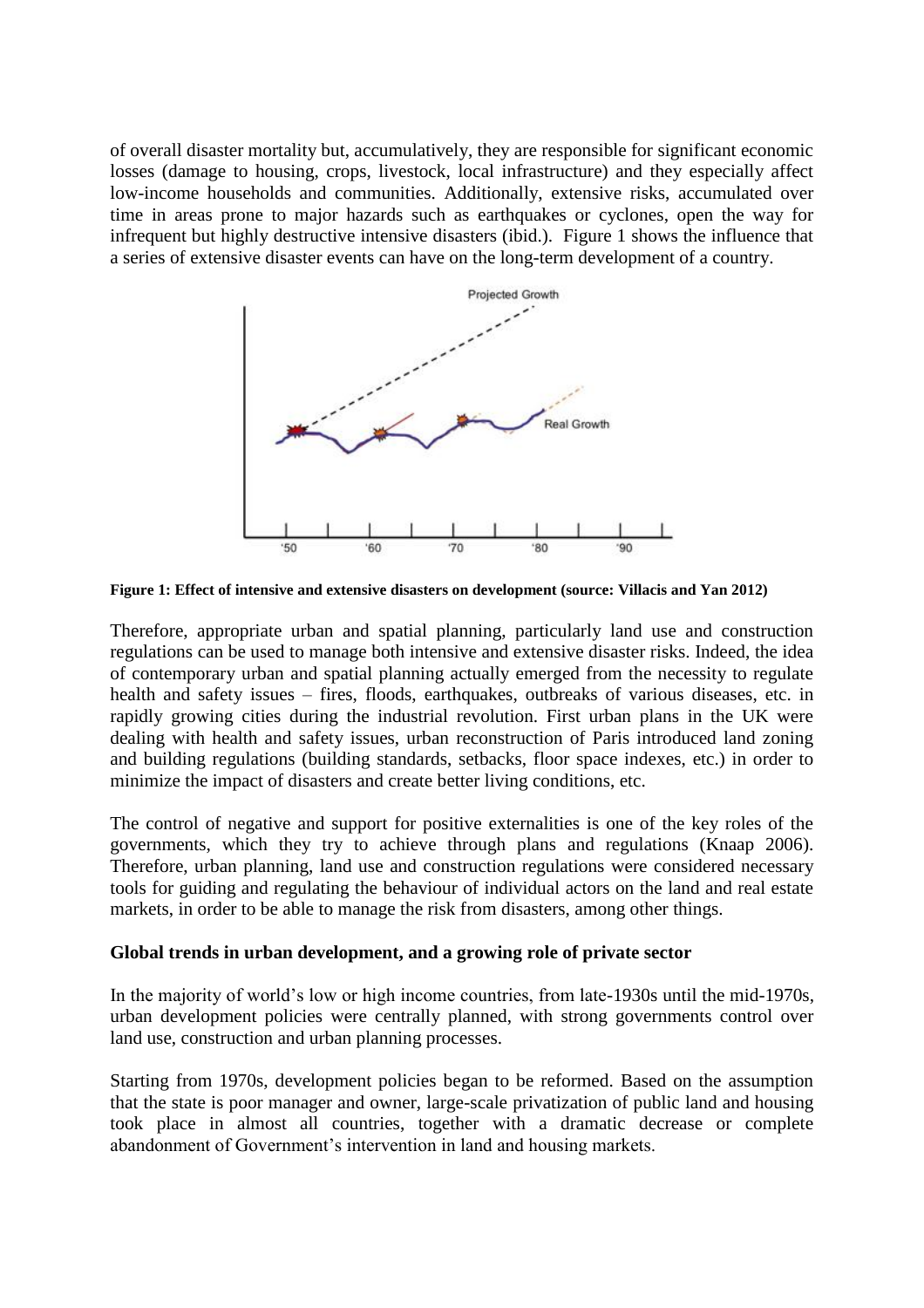As Glesson and Low (2000) describe in their book "Is Planning History?", a global economic crisis that gripped advanced capitalist nations in early 1970s resulted in movements against government planning and for 'marketization'. State interventionism that was, in different ways, practiced in the majority of countries in the period after the WWII, seemed unable to control the parallel growth of unemployment, inflation and interest rates ('stagnification'), so "[n]eo liberal interests took advantage of the sense of crisis to promote radical political reform programmes that sought to dismantle much of the Welfare State's institutions and regulatory regimes" (p. 270).

These trends were widely accepted by the developing countries from the late 1980s onwards, and neo-liberal concepts of public administration became dominant thinking about the state organization globally. This was especially true in ex-Socialist countries, where "…post-Communist governments were often seduced by the simplistic, free-market reform programmes advocated by some Western economists and the many right-wing 'think-thanks' that had been set-up by vast funds by big businesses all over the world to promote neoliberalism" (ibid, p. 270). These movements and forces have produced "a well known ideological trilogy of competition, deregulation and privatization", distinguished for its hostility to all forms of spatial regulation, "including urban and regional planning, environmental policy and economic development policies" (ibid, pp. 270-271).

Additionally, low- and middle-income countries were experiencing rapid urbanization in this period, and too strict urban planning regulations were seen as a main obstacle for accommodating this growth. As World Bank's 1993 report recorded, "[s]ince 1950, the urban population of the developing countries has more than quadrupled, growing from 300 million to 1.3 billion people in 1990" (p. 11). The growth is especially high in Asia. According to UN HABITAT (2011), in the years between 1950 and 2000, eight out of then fastest growing cities in the world were in Asia: Tokyo, Mumbai, Delhi, Dhaka, Jakarta, Karachi, Seoul, Kolkata (p. 3). The unprecedented pace of urbanization can be best understood if compared to what cities in Western European countries had in the past – London took 130 years to expand from one to eight million, while Bangkok took 45, Dhaka 37 and Seoul only 25 years (ibid.).



**Figure 2: Growth in total urban population by region between 1950-2010, and projections for 2010-2050. (Source: UN HABITAT 2011)**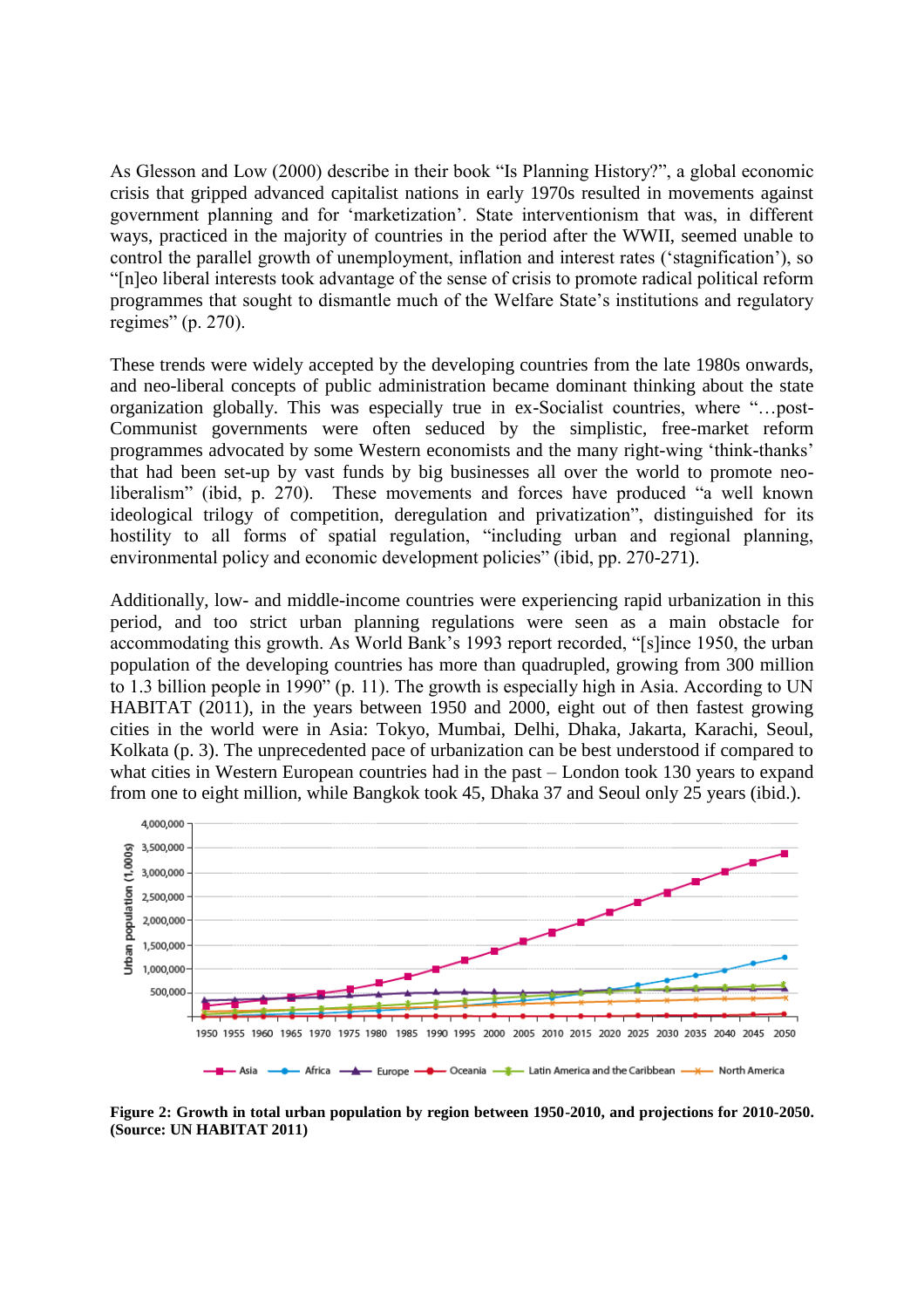In such situation, regulations dealing with building codes, infrastructure standards and land use were seen as a main obstacle to efficiently accommodate such rapid growth, and deemed cumbersome, overly expensive to implement, irresponsive to demand and too complicated (World Bank 1993: 24).

The planning rationality, methods, processes, legitimacy, etc. were heavily questioned, which led to the movements that were suggesting complete exclusion of planning and regulation of urban processes through reliance on market mechanisms. Such attitude is reflected in the movement that Alexander (1986) defines as 'non-planning', which was based on a premise that "people's behavior and interactions will eventually produce socially optimal outcomes with a minimum of regulation" (p. 78).

In the concept of "enabling the markets", governments are giving up the direct provision and management of services, instead focusing their resources and efforts on creating the environment that will enable private sector companies to provide enough jobs, housing and services, more efficiently than it was previously done by public sector.

Mukhija (2003) notes that these trends were promoted by the international development agencies as well, which were trying to work more closely with market-actors and reduce the involvement of the State, in order to achieve progress in housing and urban development sector. "The advice is directed at limiting the 'damage' the public actor can do in developing countries" (p. 8).

For example, World Bank's policy paper from 1993, "Housing: Enabling Markets to Work" provided a list of recommendations for introducing the "enabling the markets" approach in housing and urban development policies in low-income countries:

- Decentralization, both 'vertical' transferring the power and authority from central to local governments, and 'horizontal' – sharing the responsibility and authority between public, private and voluntary sectors (NGOs) and local communities.
- Enabling the Markets, which had two main segments: (1) governments must refrain from intervening in housing and land markets and allow the markets to function more efficiently, and (2) housing must be treated as an economic, and not social sector – in essence, a call for privatization of housing.

However, the key recommendation on how to implement these policies was deregulation (Mukhija 2003:8). Within the urban and spatial planning, targets of deregulation were land use and zoning policies, construction standards and regulations, building codes, etc. (World Bank 1993). It was assumed that the bigger part of the problem lies on the supply rather than demand side, with supply being influenced by a combination of policies regarding land use, zoning, taxation and competition in the building industry – unresponsive systems of land and housing supply, with more strict regulations, result in higher costs of housing construction, which in turn results in housing shortages and higher prices (ibid. pp. 24-27). In essence, the World Bank's report was calling for removing as many regulations as possible, followed by housing privatization (Mukhija 2003, p. 9). The main critiques of such approach were that it was categorizing countries according to their level of development (low-income, middleincome, highly indebted, former centrally planned, etc.) but was not considering the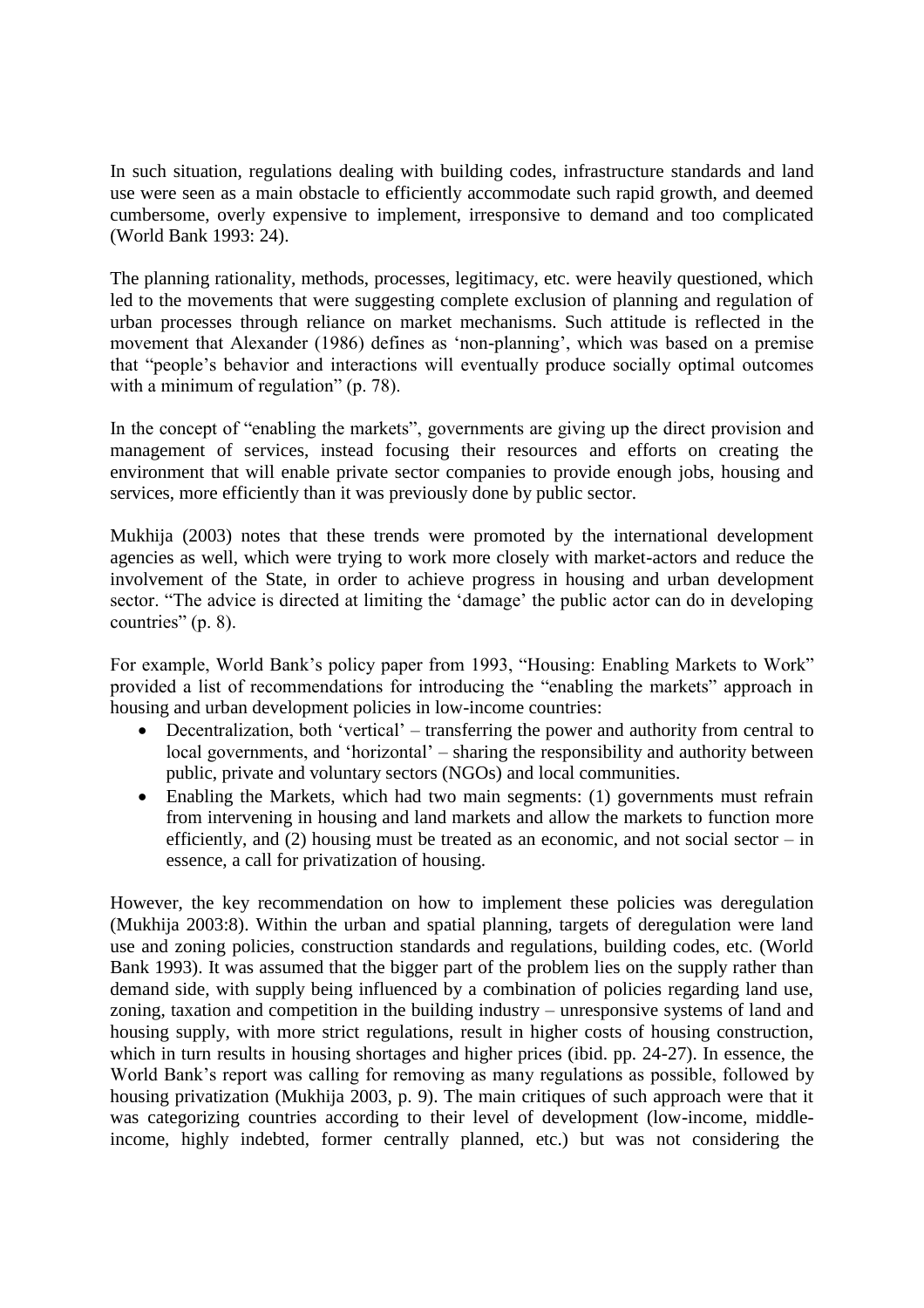differences between cities or regions in the same country, so the same approach was proposed for Mumbai and some small towns in India. Secondly, that such approach (decentralization, demand-driven development, deregulation and privatization) was based merely upon doing the opposite of what was believed to have failed, without any empirical evidence the new approach would work (ibid. p. 10).

Therefore, housing policies, as one of the biggest segments of urban development, were greatly influenced by these changes. "Most governments across the world have been anxious to encourage home-ownership and, over the past twenty or thirty years, owner-occupation has generally increased in most urban areas. This is fairly consistent tendency across countries whatever their level of development" (UN HABITAT 2003:11).

The driving force of policy in the affluent as well as low- and middle-income economies thus became stimulating economic growth through the construction sector. As a consequence of such trends over the last 20 to 30 years, private sector became the main actor in urban development. Private sector has particular interests in urban land and housing markets, which are increasingly critical for disaster risk management as well.

### **The contribution of the private construction sector to building our cities**

Around 85% of all investments worldwide stem from the private sector, including companies but also small and medium enterprises and individual investors (including remittances). (UNISDR 2012: 4)

Hart (2007) states that, in the development of infrastructure, both developed and low-income countries are increasingly relying upon private sector's investment capital, planning, implementation and management capabilities.

Table 1 shows the growth of total public and private investment from 1990 to 2004 in 149 low and middle-income countries for infrastructure projects that included private sector investment in the energy, transportation and water sectors. (ibid. p. 27)

"Society increasingly relies upon private sector for the investment capital, and the planning, implementation and management capabilities for developing infrastructure… Private infrastructure development experienced a renaissance in the 1970's in response to the inability of national governments to finance, build and manage large infrastructure projects without private sector assistance." (ibid. p. 27)

"The private sector's role in providing capital and know-how has become increasingly important in both developing and OECD countries… Private financing of infrastructure is even more significant in developed countries. In 2005, loan commitments to infrastructure projects worldwide reached approximately \$121 to \$140.3 billion, reflecting a continuing trend toward increasing private investment in infrastructure. Borrowers domiciled in OECD countries accounted for approximately 71% of private infrastructure loans. Private lending, bonds and equity investments in infrastructure have all increased during the past decade". (ibid, p. 27-28)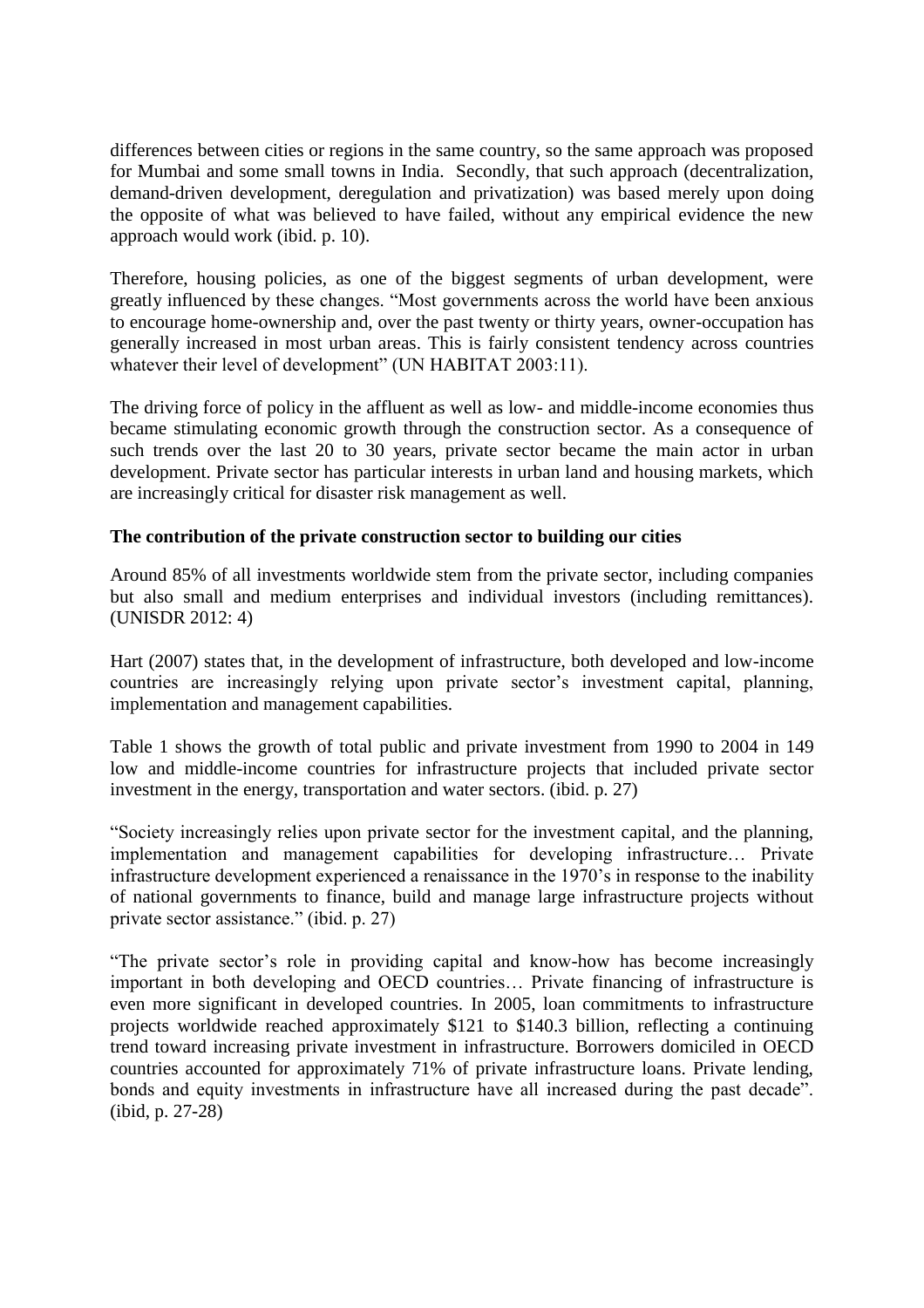"The increasingly important role of the private sector in global economic development is demonstrated by comparing the volume of net private and multilateral lending." …"growth of private sector capital flows from 53.3% of total net flows in 1990 to over 100% of total net flows since 2002 for twenty-nine emerging market countries in Asia, Latin America, Africa, and the Middle East. Net private flows of over 100% indicate net repayment of bilateral and multilateral loans, which are more than offset by increases in private sector inflows." (p. 29)

"At the same time that private sector investment in infrastructure has been increasing, government expenditure on infrastructure has been decreasing as a percentage of GDP" (p. 31)

| Year  | <b>Investment</b><br>(US\$ millions) |  |  |  |  |
|-------|--------------------------------------|--|--|--|--|
| 1990  | 8,466.60                             |  |  |  |  |
| 1991  | 13,720.40                            |  |  |  |  |
| 1992  | 17,699.30                            |  |  |  |  |
| 1993  | 27,957.10                            |  |  |  |  |
| 1994  | 36,358.70                            |  |  |  |  |
| 1995  | 46,755.00                            |  |  |  |  |
| 1996  | 63,919.40                            |  |  |  |  |
| 1997  | 111,141.50                           |  |  |  |  |
| 1998  | 99,525.30                            |  |  |  |  |
| 1999  | 66,679.00                            |  |  |  |  |
| 2000  | 89,296.60                            |  |  |  |  |
| 2001  | 70,605.50                            |  |  |  |  |
| 2002  | 58,953.80                            |  |  |  |  |
| 2003  | 55,904.50                            |  |  |  |  |
| 2004  | 64,020.10                            |  |  |  |  |
| Total | 831,002.60                           |  |  |  |  |

|       |  |  | Table 1: The private participation in infrastructure development in developing countries (Source: Hart |  |  |  |
|-------|--|--|--------------------------------------------------------------------------------------------------------|--|--|--|
| 2007) |  |  |                                                                                                        |  |  |  |

#### **A role of the private sector in urban land and housing markets**

#### *Effects of 'Growth Politics' in the USA (all according to Elkin 1987)*

On his study on public- and private-sector relationships in American cities from 1987, Stephen Elkin has explained how the promotion of economic growth in the city became to mean viewing the city as a pattern of land use. "This is the case because when a growthoriented alliance between city officials and businessmen is consummated, rearranging landuse patterns is typically a central feature of its activities, and because the principal businessman involved in the alliance are those whose business activities are deeply concerned with the city's land-use patterns." (p. 36)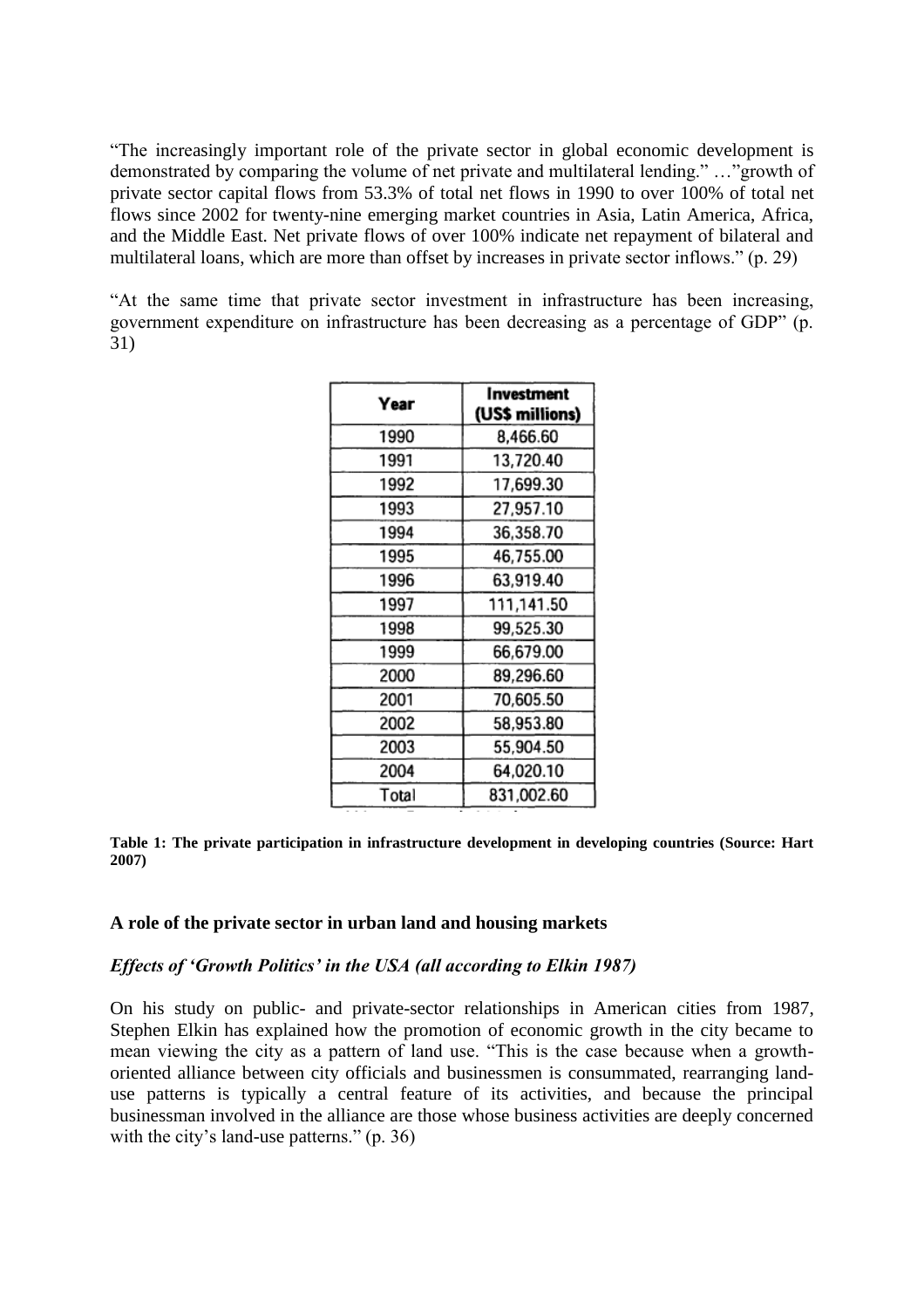In order to build the reputation, politicians do not necessarily have to appeal directly to voters, but more importantly to the groups in the city whose support would be useful for gaining and holding office (other officials, powerful private citizens, businessmen, etc.).

Furthermore, limited powers of cities and the prerogatives of private controllers of assets also direct the attention of city officials toward rearranging land-use patterns. The division of labour between state and market means that public officials cannot command investment, but are under pressure to seek to introduce it. Elkin (1987) lists a variety of ways cities are attracting investments from the private sector, each reducing investment risk, decreasing costs and increasing the likelihood of profit for investors:

- provision of capital assets roads, parks, etc. necessary to development,
- help in seeking investment funds,
- tax incentives,
- waiving or otherwise helping with municipal regulations, including zoning requirements,
- developing an educational system that will produce an attractive mix of work skills, and
- help with land assembly.

In the efforts to encourage growth by offering a variety of inducements, politicians have allies among businesses with large fixed assets in the city, and whose revenues depend on the level of economic activity in the city and metropolitan region – banks, newspapers, large stores, developers, real estate agencies, real estate law firms, property management firms, utilities, etc. (ibid.).

Their behaviour is best understood as an effort to enhance the value of their fixed assets (majority of which are parcels of land) by attracting mobile capital to the city. They are naturally drawn to land-use schemes, and thus community of interest with officials is born. They encourage officials in their efforts to induce investment through rearranging land-use, but also propose projects that the city should undertake. And since they themselves control large parcels of land, many of the projects they propose are the ones from which they directly benefit (ibid.).

### *Effects or privatization and 'Growth Politics' in developing countries*

As briefly explained above, since the late 1970s many low- and middle-income countries started following the neo-liberal reforms that were originally promoted by affluent Western countries, primarily USA and UK.

However, UN HABITAT's report on rental housing from 2003 reveals that these trends were more radically implemented in the developing countries than in developed countries that they were inspired by: for example, private homeownership rates are today much higher in the developing countries of Asia, Africa, Latin America or Eastern Europe, that they have ever been in the countries in which "American dream of universal homeownership" was most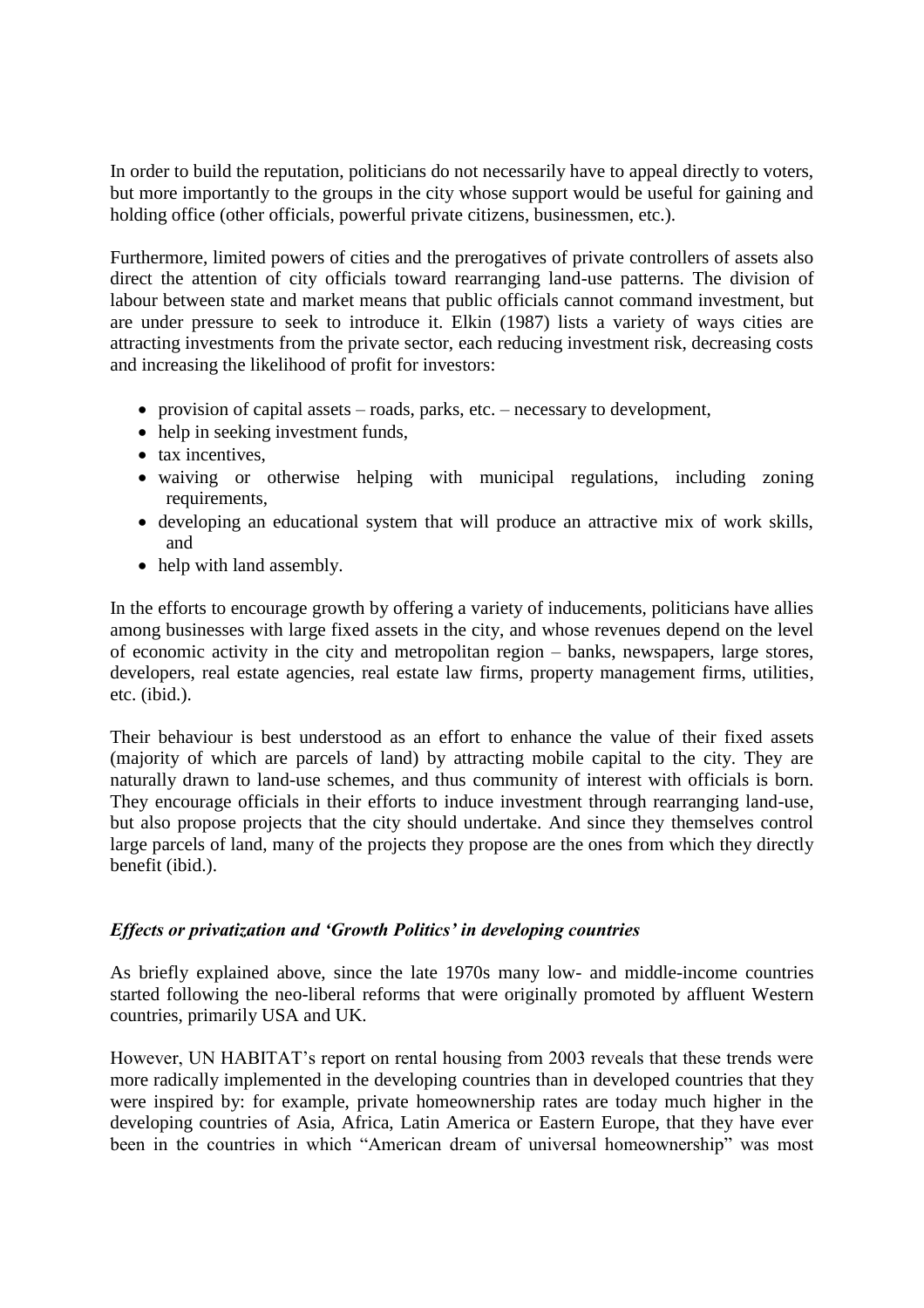radically promoted since the beginning of the  $20<sup>th</sup>$  century – USA and UK: "Despite the granting of huge amounts of tax relief on mortgage payments, and in the British case, the selling off of much of the public housing stock, neither country has managed to get beyond a peak of 70 per cent" (UN HABITAT 2003:104).

On the other hand, "[t]he highest levels of owner-occupation are actually to be found in developing countries. For example, owner-occupation in Niger was estimated to be 93 per cent, 87 per cent in Thailand and 81 per cent in Iran… Certain transition economies, like Bulgaria, Estonia, Hungary, Kyrgyzstan, Romania and Slovenia, have also developed high rates of homeownership, sometimes above 80 per cent" (ibid. p. 15). Report also concludes that in developed countries there is actually an inverse relationship between private homeownership and GDP per capita, "with the richest countries tending to have the lowest levels" (ibid. p. 15). Affluent Germany, Sweden and Switzerland have low levels of ownership, 40, 42 and 31 percent respectively (ibid.).

Harris (1980) notes the same for land markets, arguing that "[n]o really 'private' market for land has existed in the West for centuries, if ever, and it never worked the way it was designed" (p. 143). He further explains that in America and England the market was probably at its freest at the beginning of  $20<sup>th</sup>$  century, and that since then, restrictions were constantly increasing (ibid.).

This implies that the private sector has much bigger influence on the urban development, and especially housing and land policies, in developing than in affluent countries in the West. It is also much more difficult for local governments to co-ordinate or regulate land use and housing policies when they do not own the land and provide housing, but the provision is done by multiple private actors, often with mutually conflicted interests, who, according to Elkin, have strong influence on urban policies.

### *a) Effects on the quality of construction and property prices*

The percentages of public rental housing in total housing stock of a country are not only an important indicator of how influential the private sector is in a given country's housing markets. Public housing can be an important government's tool to promote housing and construction standards which are directly related to the disaster safety and environmental features of a building. The design and construction of public housing is usually not influenced by profit making, so these buildings usually have higher construction and safety standards than apartments built by private developers for commercial purposes. For example, UN HABITAT (2003) argues that in Netherlands, a country with a strong public housing policy, institutionally owned rental housing is of a much better quality than private rental sector, with majority of public apartments build over the last 30 years, mainly in good city locations, generally more spacious, well equipped and maintained (p. 84). Therefore, weak or nonexistent public sector housing sometimes can lead to the decrease in construction standards.

In developing countries, with the radical privatization of land and housing, prices skyrocketed and many lower income families were thus excluded from the housing markets. As a consequence, quality of construction decreased and informal settlements started to grow dramatically. For example, UN HABITAT (2011) reports that in Asia many cities have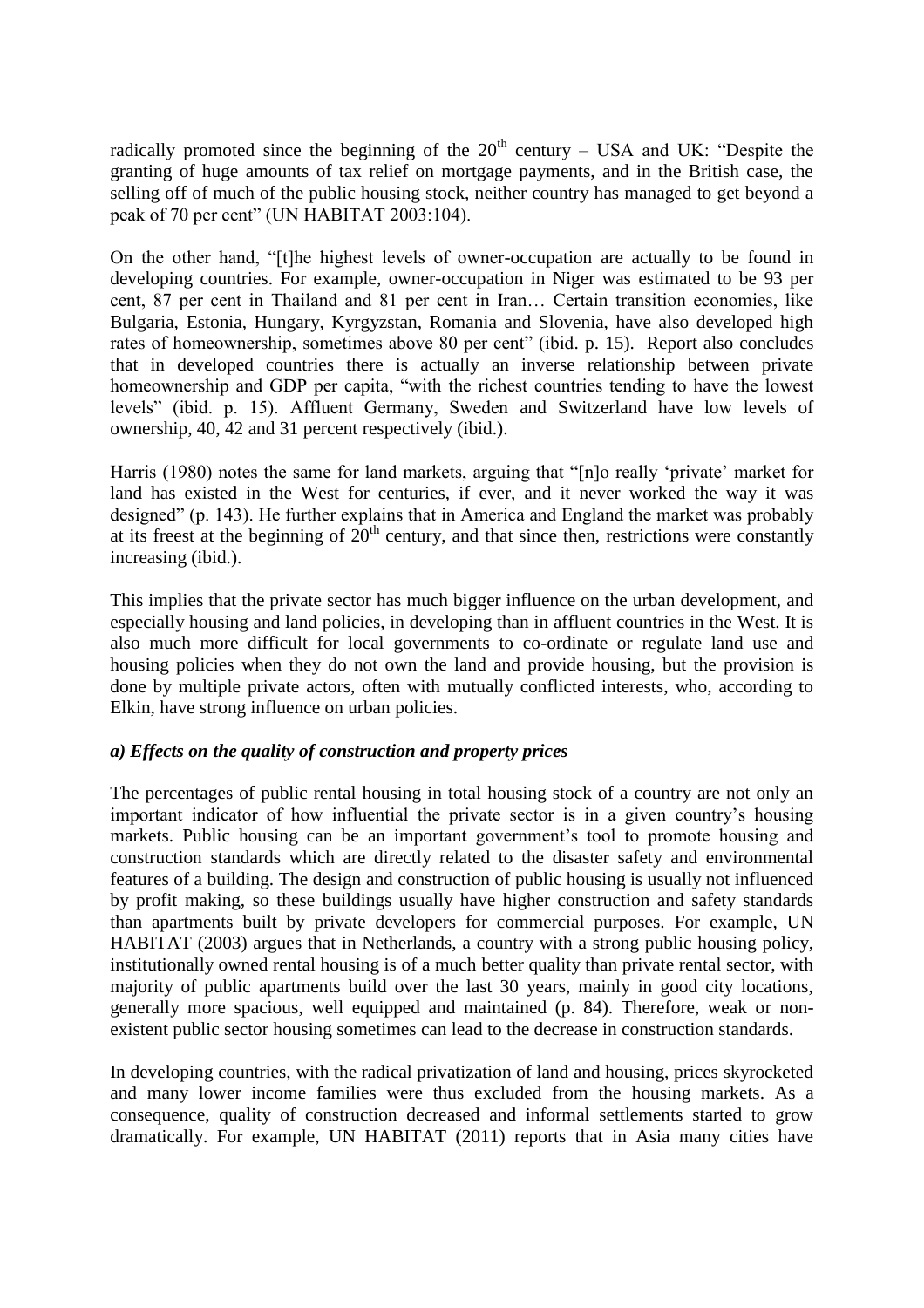completely lost control over land development as such cities have high rates of private land ownership due to the privatization over the last few decades, so masterplans and urban plans are not implemented or enforced (p. 9).

In Turkey, there is an ample evidence that businesses and developers are able to build and in some cases, have officially approved, developments in known hazard areas (Yonder and Turkoglu 2010; Balamir 2010; Sengezer and Koc 2005). Foe example, Ertan (2009) have found that in Fatih District in Istanbul, which is highly exposed to earthquakes, masonry buildings with 3,4 and 5 storeys are to be found in the area in which Building Code prescripts that such buildings should not be over 2 storeys high. "It is determined that 39% of total concrete building stock is 5 storeys and 31% of it includes 6 storey buildings. Most of the buildings are 5-6 storeys excluding the wooden building stock" (ibid. p.104).

"Economic growth is pushing up land prices, especially well-located land in urban and innercity areas. In many cities in Asia land is largely privately owned which, as affordable housing is typically less profitable than high-income housing, makes affordable housing on such land difficult" (UN HABITAT 2011: x).

Privatization of land and public housing has happened rapidly in many countries, not allowing time for new institutions and regulations to be set-up, which had various repercussions.

On one hand, it has created the problem of maintenance of condominium buildings in which apartments are now in private ownership. As Mojovic (2008) explains on the case of Serbia, rapid privatization of housing stock was not followed by appropriate changes in institutional and legal frameworks that would transfer the responsibility for maintaining the buildings from state housing agencies to the new owners. And that has resulted in the chronic neglect of former public housing estates. In such cases, the result has been chronic neglect of former public housing estates and condominium buildings, especially in major cities. Aside from lowering the quality of life, that increases disaster risks. Similar situation exists in many other countries which privatised land and housing markets during the last 20 to 30 years.

On the other hand, the promotion of private ownership and rapid increase in land and housing prices opens up the space for speculative investments. For example, housing prices in 35 major cities in China increased by 225 percent since the public housing stock was privatized (Wu, Gyourko and Deng 2010:1). And as a result of speculative investments in housing, the press reported that there are currently 64.5 million vacant homes while owners are waiting for prices to continue to rise (Asia News 2010). At the same time, many families who cannot afford to pay a market price for housing are living in slums.

At the beginning or neo-liberal reforms, it was believed that deregulation will decrease the construction cost of housing, and that this would lead to price decreases and housing becoming more accessible and of better quality. However, this is not always the case.

For example, in Sweden, a country in which a quality of total housing stock is arguably among the best in Europe (Norris and Shiels 2004, pp. 80-81), Municipal Housing Companies and housing co-operatives own more apartments than private landlords (Hyresgastforeningen 2003:19, Norris and Shiels 2004:81). In such situation, national and local tenant unions are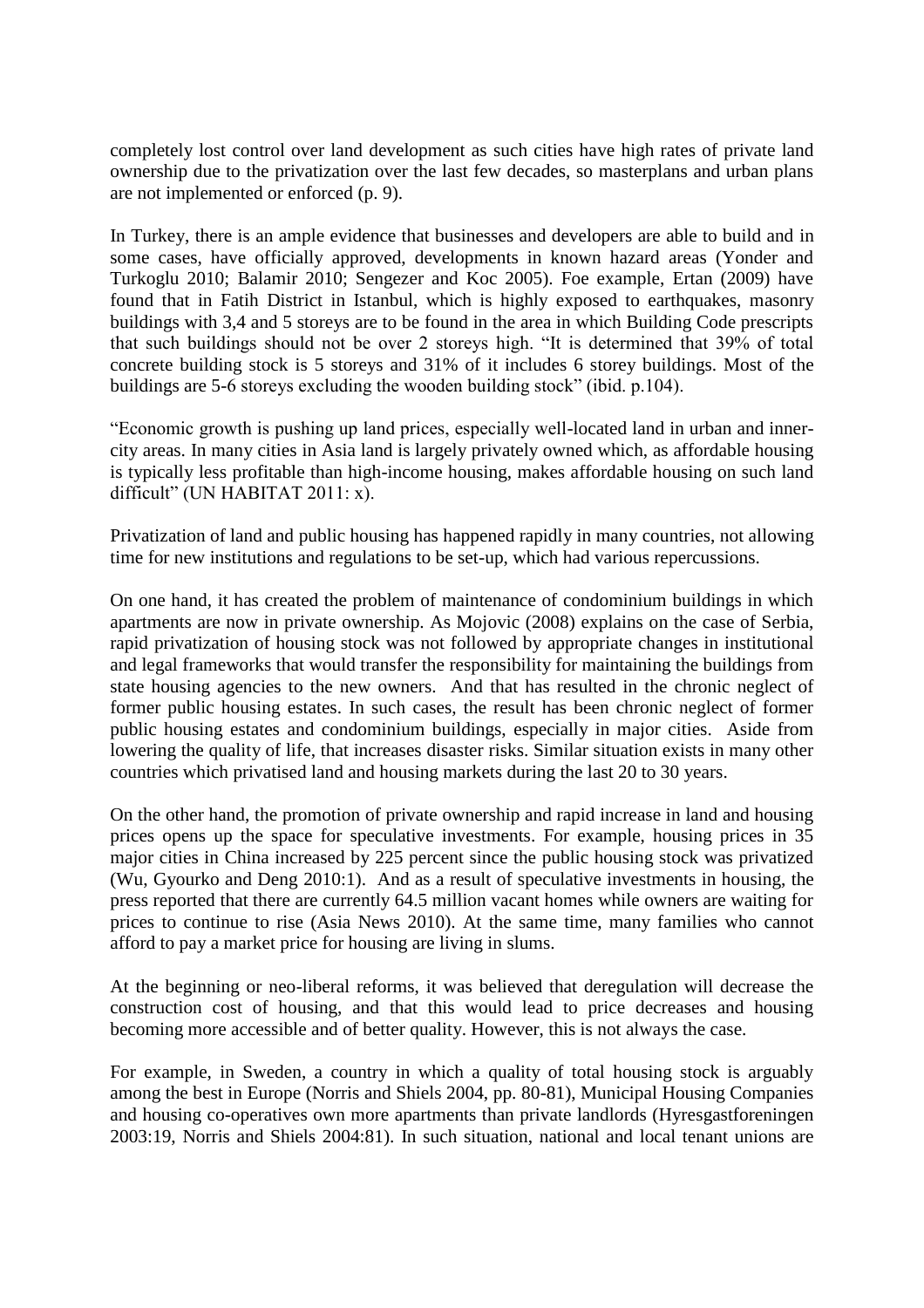influential enough to exert political pressure to improve building regulations, city environment, housing finance mechanisms, etc. (Hyresgastforeningen 2003: 12). The prices, housing standards and even the environmental aspects of apartments are determined annually on a meeting between the national government and union of tenants and landlords. Since private landlords own smaller part of apartments, they are forced to follow the construction and space standards set up by non-profit landlords (municipal housing agencies and cooperatives) and to adjust the prices accordingly. "The rent setting in the municipal housing companies is based on a prime cost principle. On the private market the rents are set with reference to the rents of equivalent dwellings in the neighbourhood, owned and managed by a municipal housing company" (ibid. p. 11).

The case of Chile seems to be in complete contrast with Sweden. As Smolka and Sabatini (2000) report, land markets in Chile were drastically deregulated in 1970s – urban land boundaries were removed, so the construction was allowed basically anywhere, and regulations were so liberal that virtually any type of construction was allowed. This was done in a belief that the liberalization will make urban development more efficient, and that people will stop constructing informally once legal and regulatory barriers are removed,. However, 30 years later, a quality of the objects and services remained on the same level as before liberalization – unsafe, unsanitary constructions located on land which is not appropriate for construction, and often dangerous. Liberal thinkers in Chile are complaining that markets have never been fully liberalized and there is still much of the state intervention, which is the reason why living and safety standards are still on the same level as before. On the other hand, progressives believe that liberalization went too far and that free market cannot solve problems of land prices (that are still growing, although there are no more urban growth boundaries defined by plans), quality and durability of housing (same as in informal construction), servicing of land, urban poverty, inequity (resulting from growth patterns of the cities, and creation of exclusive, closed communities), etc. After almost thirty years of free market, Chileans now agree that some level of state intervention is necessary (all according to Smolka and Sabatini 2000).

As Morales-Schechinger (2009) shows, a price of housing on a free market is determined by the amount of money an average family has available after spending part of their income on other basic necessities such as food, clothing, education, etc. ('an ability to pay' for housing). Developer's profit is determined as a difference of this amount of money and costs of construction and land acquisition, plus all the building and construction regulations that a building has to comply with in order to acquire building permit (building codes, spatial and construction standards, building set-backs, etc.). Respecting those regulations is costly, but if they are removed or made less strict by the government (deregulation and speculation), or are ignored (informal construction), the property price will not decrease, but the developer will still try to capture all the available money household is able to pay. That would reduce the cost of construction, but the houses would be of a lower standard and less secure due to regulations being less demanding.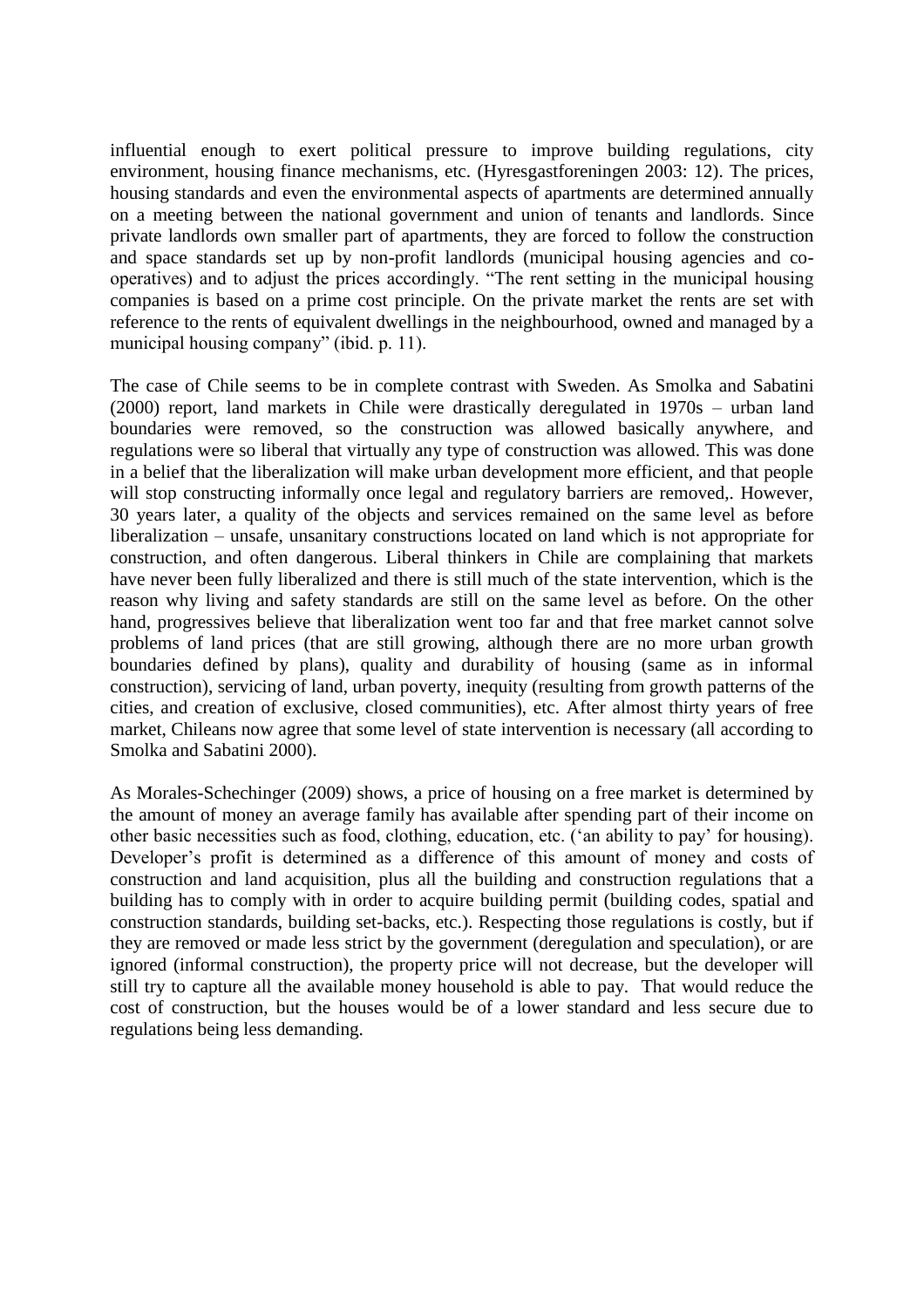

**Figure 3: The composition of housing price in the model without speculation (above) and with speculation (below). (source: Morales-Schechinger 2009)** 

Figure 3 shows the composition of housing price in two different development models, both occurring on former agricultural land in the process of expansion of city limits. In the first model, public sector has strict control over the construction – city and municipality buy (or expropriate) the agricultural land, charge various taxes used for financing the infrastructure and services on the plot and in the neighbourhood (schools, hospitals, transport and other public services), and impose other urban planning and construction regulations. The result is "dignified, served, well located, secured and timely constructed" housing. In this scenario, the structure of housing price is: original agricultural land + construction costs (self build, private developer or public housing agency) + costs of equipping the land, providing services and compliance with regulations.

In the second model, land speculators drive the development without previous urban land use planning. In this model, land is first sold, and governments are then providing services and infrastructure (which is typical for the "demand driven development" approach where developers can negotiate with governments on future developments, instead of government making urban plans in advance). Land owners or speculators are charging the same price for land as if it is completely planned and serviced, because they capture "future expectations"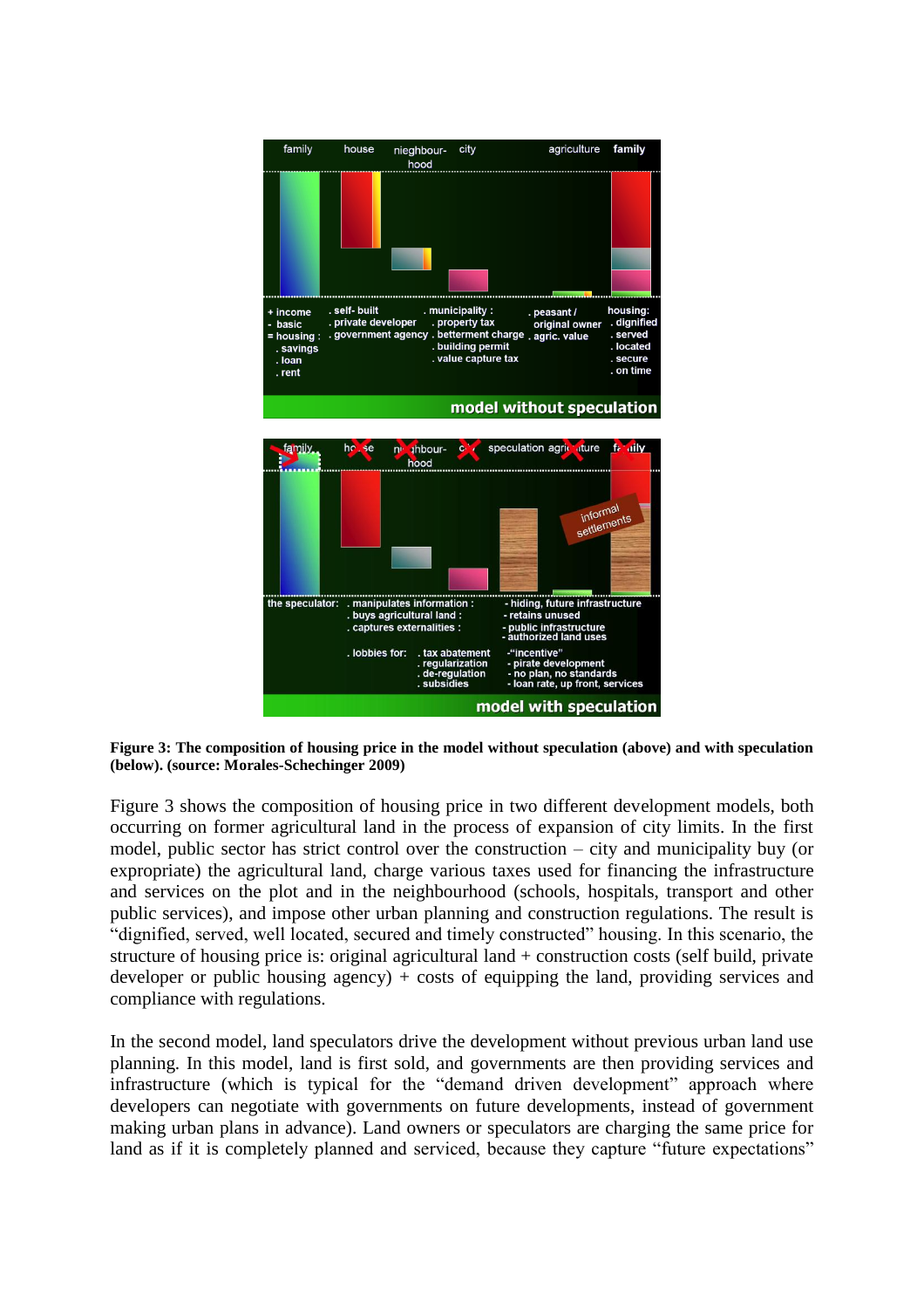that it will be equipped with infrastructure and services (that is, they capture all available family budget). The family has to spend additional money on housing construction. If municipality provide subsidies for low-income families, speculators will try to capture this amount as well – the land price will be higher. This results in two possible scenarios: either the local government will have to provide services, but with no funds collected from the development, or the new development will be informal. Therefore, the structure of housing price in this scenario simply: original agricultural land + speculator's profit.

#### *b) Informal settlements and slums*

As a result of privatization, deregulation and speculation on land and property markets, informal settlements are growing around big cities. As it has been recorded by GAR11 report (UNISRD 2011), authorities of Dhaka, one of the fastest growing and most disaster prone cities in the world, are not able to implement land use planning instruments that restrict development and construction in flood prone areas. "Despite the Plan, these areas are still being rapidly urbanized through private- and public-sector projects" (p. 19). The case study done in Dhaka as part of this research states that the development of the build environment in Dhaka city is absolutely driven by the private sector (p. 1).

In Brazil, as in many other developing countries, urban land is a major means of concentrating wealth. "In Porto Alegre, the existence of large undeveloped sites near the city center contributes to urban sprawl on the periphery. The major factor responsible for this situation is land speculation by wealthy landowners who hold large vacant sites and wait for a favorable moment to undertake investments or to sell their sites at huge profits" (De Cesare 1998:1). As a result, low-income families are pushed to the periphery, mostly in settlements without the basic infrastructure and services, since its construction requires large investments from the government (ibid.).

Therefore, solving the issue of informal settlements and non-engineered structures is critical for building long-term disaster resilience in the developing world. Having efficient and effective land use planning and building regulations in place is the key for tackling further creation and growth of informal settlements (UNISDR 2011:128 - 133).

With the growing rates of urbanization in developing countries and increasing demand for urban land, informal builders have increasingly been compelled to encroach the land not suitable for human habitation: environmentally sensitive, or even dangerous areas, exposed to floods, landslides, etc. (Cohen 2000, Fernandes and Smolka 2004 and UNISDR 2011). Thus, they are creating all sorts of harmful repercussions – socio-environmental, legal, economic, political and cultural – not only for millions of people living in such settlements worldwide, but also for city governments and the entire urban population (Fernandes and Smolka 2004:1).

Therefore, it can be concluded that, by speculative investments in land and housing without effective regulation, private sector ends up transferring negative externalities to the public sector and society whilst maximising its profits. However, there are cases of private landowners directly making profits from the informal construction, by minimising investment in utility or service provision, by avoiding building and planning regulations, etc.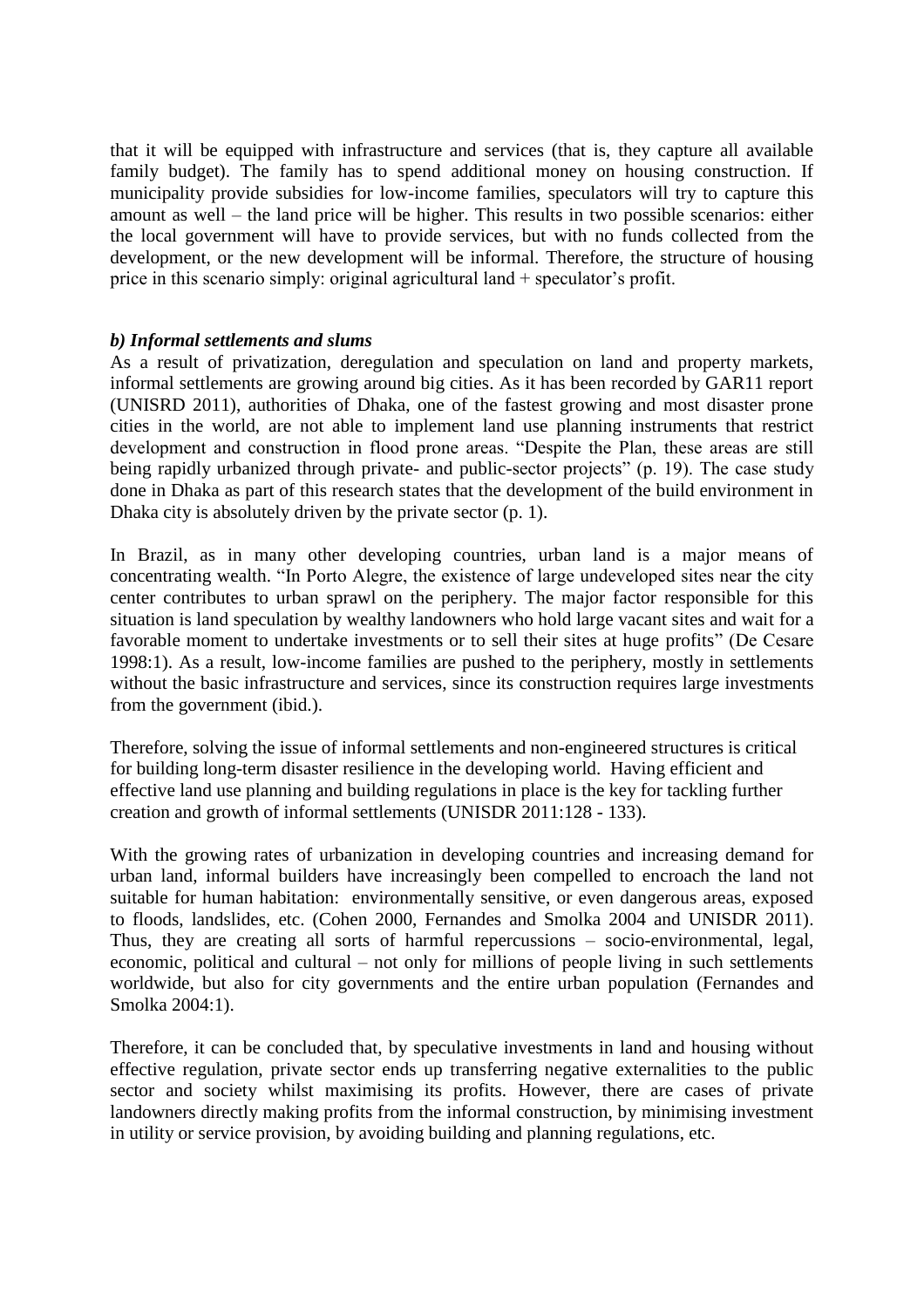Conservative estimates from a survey done in 10 big Latin American cities show that the informal land development brings much higher profits to land owners and developers, than the provision of formally developed land – in informal development, average profits over advanced capital are 200 percent, while in formal development they are 141 percent (Smolka 2003). Additionally, the advanced capital necessary for informal development is significantly lower since there are no costs of equipping the land and compliance to building codes and other regulations, which together with inability of governments to prevent informal construction, makes these kinds of investment less risky (ibid.).

According to Baker and McClain (2009) "the formal private sector has played a role in slum creation as well as the role of injured party, defendant of property rights, or passive landlord. Private landowners may even be complicit with the "land invasions" and "informal land developers" that establish slums on their property because it opens the opportunity to charge rent to inhabitants while legally reserving the right to evict squatters when better opportunities for commercial development arise" (p. 2).

On the other hand, the negative externalities associated with slums, such as crime or diseases, or an increase in disaster vulnerability, can spill out of the slums into the larger city, affecting the city image and businesses directly (ibid). Therefore, some private investors are transferring negative externalities of their investment decisions not only to the pubic sector and society, but to other businesses as well.

Contrary to a popular belief, informality is expensive for the urban slum dwellers. Studies on informal settlements have recorded that the urban poor are actually paying significant price for housing and services in slums and informal settlements. Smolka and Biderman (2011: 8) found out that in Rio de Janeiro's suburbs, the price of agricultural land is between \$2 and 5 per square metre, the cheapest urban land, zoned and equipped with infrastructure, costs \$20 to 35, and a piece of informally subdivided land, with no infrastructure or services, costs at least \$12 per square metre.

Baker and McClain (2009) estimate that informal provision of services in informal settlements is more costly due to a smaller scale, but services are also of lower quality accompanied with unsafe and unsanitary practices, exploitative pricing strategies, inconsistency and other quality and price differentials which disadvantage the poor  $-$  a so called 'poverty penalty'. They also claim that slum dwellers are paying regularly for housing and services (p. 8), so slums are a very good market for landowners and informal service providers. Steinberg and Lindfield (2011) found out that in informal settlements in Manila, Philippines, services and rents actually cost more than in formal housing developments (pp. 64-65).

### **Corruption**

Increasing significance of private sector in development is putting a question of corruption into focus, especially in low- and middle-income countries. Corruption detracts from economic growth because the likelihood of bribery influence government's choice of projects to undertake, and leads officials to allocate public funds in ways that have negative economic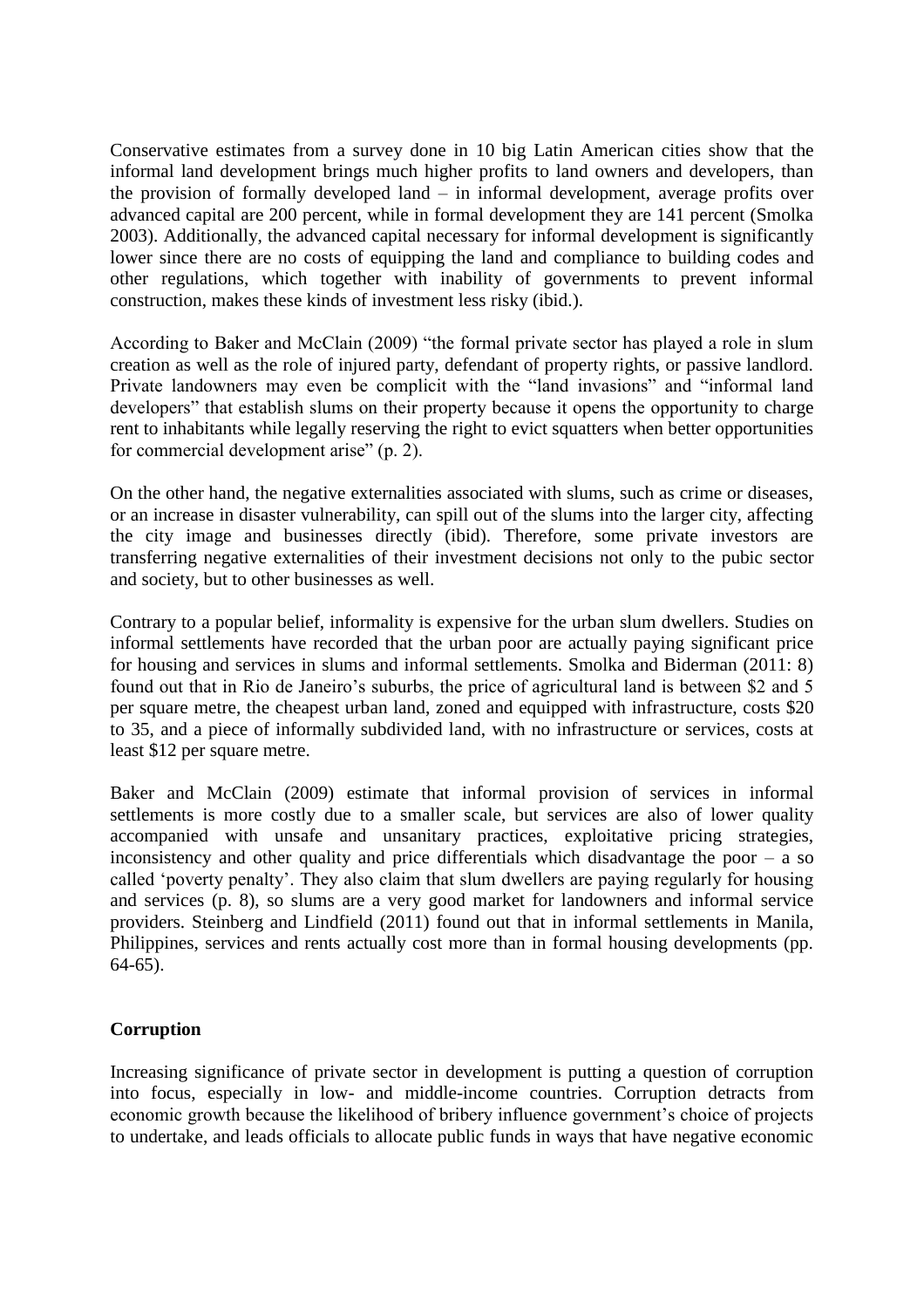impacts (Soliman and Cable 2011). Green (2005) found that the corruption in Turkey has blossomed since the beginning of neo-liberal reforms and market liberalization in 1980s (pp. 529-532).

Corruption can change private investors' assessments of merits of a project because of the potential 'corruption payments' they may be forced to make (Soliman and Cable 2011). Corruption stimulates informal construction and non-compliance of land-use and construction regulations. In Belgrade, Serbia, there is an 'unofficial corruptive tax' for constructing more space than allowed by regulations – 100 euros per square meter of excessive space (Zerjav 2009). Since the profits in housing construction are very high, such tax suits all the 'stakeholders' in the process: developers can exceed building sizes allowed by regulations thus making higher profits, local administration staff receives cash payments to contribute to their low salaries, architects and engineers can charge more on their designs since the price of their work is also determined by a square meter of a building, etc. (ibid.). This results in much higher densities in central city areas than allowed by plans, making additional pressure to infrastructure and services originally designed for smaller densities (ibid.).

In Turkey, the adoption of neo-liberal economic agenda was manifested in privatization of land and deregulation, and as a result, "[l]arge construction firms emerged and bribed politicians for privileged access to public contracts and under-secured loans" (Soliman and Cable 2011: 738). Consequently, "many buildings were shoddily constructed and quickly crumbled in the earthquakes" (ibid.). Similar findings were obtained in Oakland, California, where impacts of Lo Prieta earthquake were exacerbated by negotiated trade-offs between professional groups, the government and industry (ibid.).

#### **Private sector's behaviour in disaster risk management of their own premises**

#### *Links between community and businesses resilience:*

In the planning for disaster protection, businesses should not only care about the protection of their own business continuity and premises, but they are responsible for the society as well. Especially in the case of small businesses, if a local business is out of work due to the disaster event, local community will have to carry at least part of the costs through the lost jobs, cut of services or increase in price of services due to the delivery becoming harder, etc.

"The US Small Business Administration (SBA) Disaster Office notes that the community's survival depends on the ability of businesses to minimize risk and damage by anticipating the worst" (Spillan and Hough 2003:398).

Sydnor-Bousso (2009) have found that the resilience of community is influencing the resilience of businesses within it, with these two having a positive relation to each other – bigger the community resilience, bigger is the resilience of businesses. There are five types of capital that influence the disaster resilience of community and businesses, and which can be influenced by disasters (pp. 32-35):

• Natural capital – a stock of natural ecological systems that have future capacity to produce valuable goods and services, such as water, minerals, oil etc.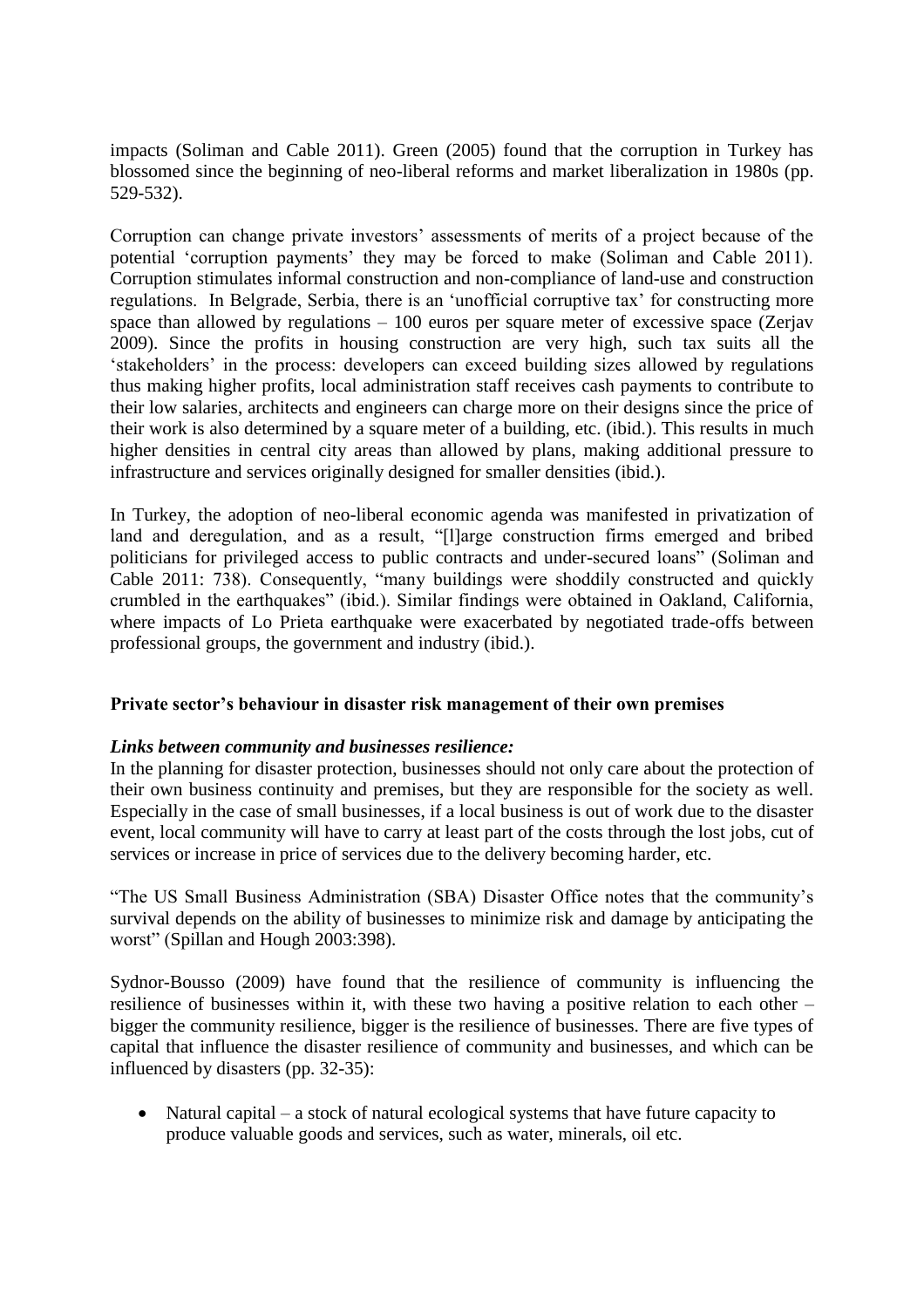- Human capital a feature of human being that allows them to work productively with other forms of capital to sustain economic production, and is most commonly measured as a level of education attainment of a population. Higher levels of human capital generally increase the resilience of companies and communities.
- Social capital refers to social cohesion and personal involvement with the community, social networks that make a collective action possible, and trust. Community networks facilitate group problem-solving, and communities able to work toward a common goal are better equipped to cope with the effects of a disaster. There are two types of groups affiliated with social capital: P-group that needs no financial incentive to join and involve in social interaction, and O-group that has the transfer of income and wealth as an objective. O-groups are more common in urban, and Pgroups in rural areas. It is hypothesized that businesses within a community having more P-groups are more resilient.
- Economic capital represents the resources people accumulate via their livelihoods, such as savings, income or investments, and it increase the capacity of groups at all levels to absorb disaster shocks.
- Physical capital represents a number and quality of built environments, and has an effect on businesses' jobs and annual payrolls.

#### *The ways businesses prepare for disasters*

The implementation of crisis/disaster protection measures, and well as having a disaster recovery plan, is essential for the survival of the business in the case of disaster. Spillan and Hough (2003) quote earlier studies which indicated that 50 percent of companies stricken by crisis will not survive if they do not have an adequate recovery plan, and that 90 percent of businesses will fail within two years of a disaster.

A survival of big businesses is also threatened by the disasters if they do not have adequate protection measures. A study on the role of corporate sector on disaster risk reduction in India revealed that 43 percent of the industries that experienced disaster have never reopen, and 25 percent more close for good within two years even if they mobilize resources to restart operations (Governemnt of India 2005:7).

However, according to the study on crisis planning in small businesses in USA done by Spillan and Hough (2003), crisis planning receives little attention and for most small business managers an actual crisis event must occur before crisis planning becomes a concern (ibid, p. 398). Usual argument that small businesses cite for not implementing crisis management strategies is that they lack resources to meet the requirements, and many business managers claim that they do not have time to be preoccupied with crisis planning (ibid. p. 399).

Many businesses rely on insurance as a way to protect themselves from a disaster or crisis events. Although a comprehensive insurance policy can provide assistance in resolving a crisis-provoked problem, the value of insurance in a crisis situation is far from complete. Insurance can provide protection from extensive cost implications, such as damage of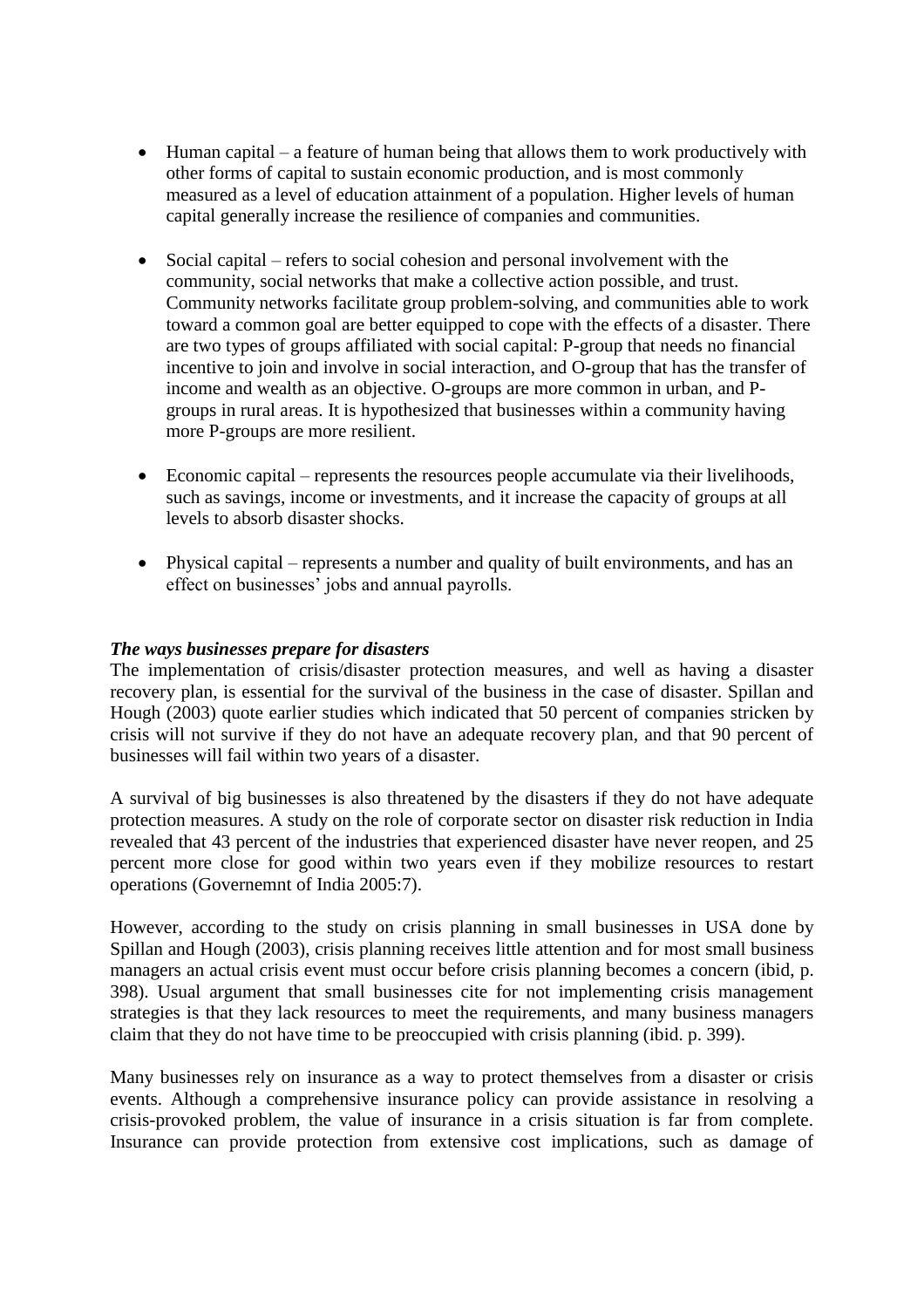premises or equipment or even business continuity cover in some cases, but it will not cover intangible items such as customers' goodwill, decreased productivity, low employee morale, increased absenteeism, stress, worker unrest or increased workers' compensation claims. All such uninsured losses can also be essential for the survival and recovery of the firm (ibid. p. 400).

RICS (2012) study on impacts of flooding on small and medium enterprises in Cockermouth in Cumbria has come to similar findings: majority of businesses have used insurance as a main means of disaster protection. After the flooding in 2009, when 225 businesses were directly affected, majority of firms have implemented flood protection measures. However, most of them were focused on obtaining or reviewing the property insurance (66 percent), while only a small number of companies implemented more costly but much more effective measures, such as the installation of flood resilient floor and wall finishing, sealing the water entry points or other works related to the retrofitting of premises (RICS 2012:10).

In contrast to this, after the extreme flooding event in Saxony in Germany from 2002, the percentage of companies that have undertaken different building precautionary measures had doubled by 2006, when the next flooding in the same region occurred (Kreibich et al. 2008). Germany has stricter government policies and control over the development and land use than UK, which is the most probable reason for the different attitude of businesses towards investing in flood resilient measures. However, even in Germany majority of businesses were not properly prepared for the flooding when it occurred for the first time, in 2002, which emphasises the importance of previous experience with disasters as a motivation to take the disaster risk reduction measures.

A case-study done for the purpose of DPU's paper for the GAR showed that in England, property developers have increasingly used flood prone areas for housing construction; between 7 and 11 percent of new dwellings are annually built it areas of high flood risk, with certain regions such as London, Yorkshire and Humber and the East Midlands surpassing these averages (Bosher 2012: 2).

As can be seen in the Box 1, a special feature of UK's land use planning is that, when determining the planning application, local authorities are guided by the local development plan, but not bound by it – they have a discretionary right to take into account other 'material considerations', which are very broadly defined, and open up a space for local governments negotiating with individual developers on land-use issues (Keenleyside at al. 2009: 15). Basically, developers in London are using this possibility to get permits to build in flood prone areas by arguing that there are no non-flood prone areas available to build upon (Bosher 2012: 3).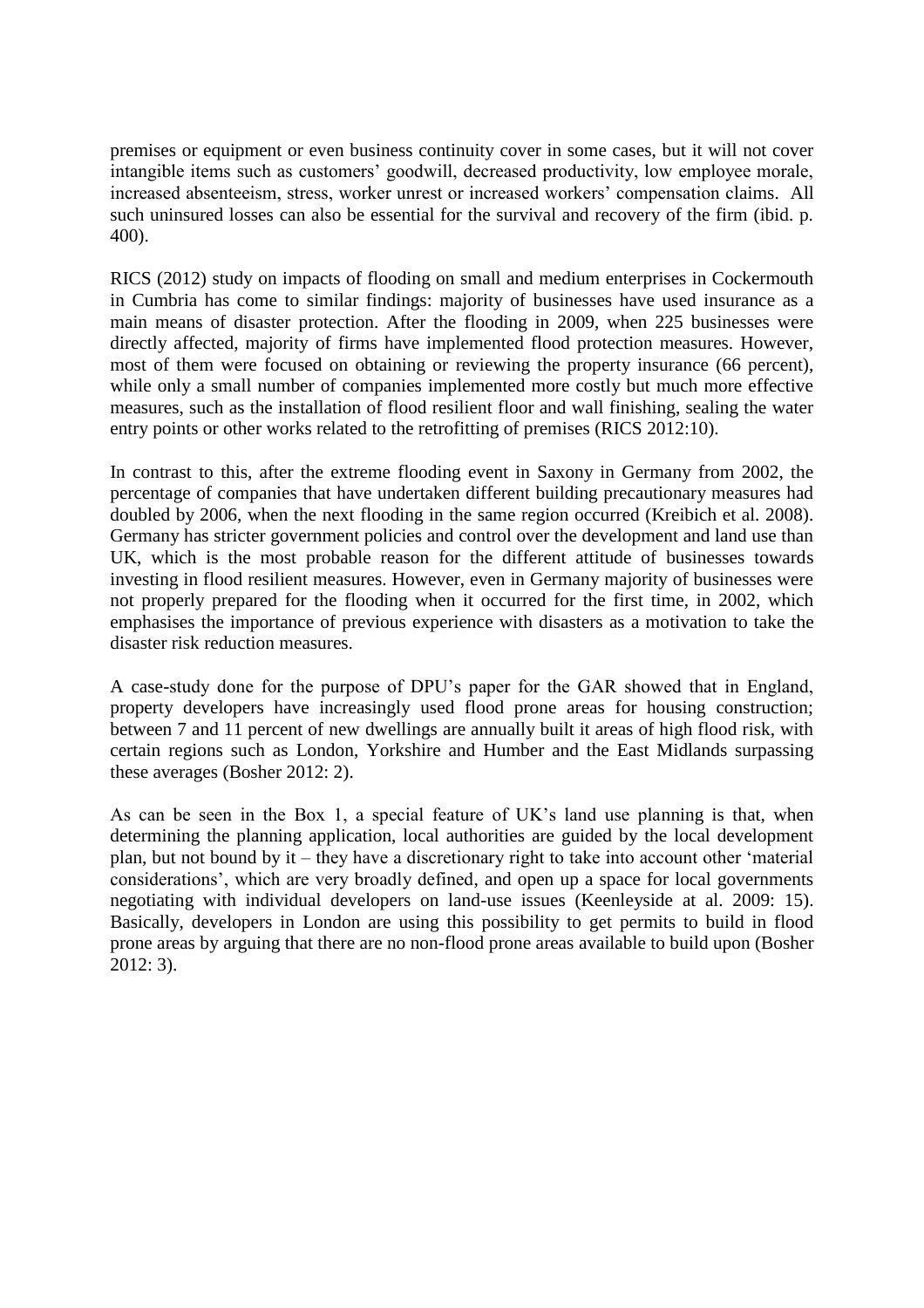#### **Box 1: Comparing land use policies in UK and Germany** *(all according to Keenleyside at al. 2009)*

A study on land use planning systems in five different countries done by Keenleyside at al. in 2009 defines the mitigation of and adaptation to climate change as a key influence factor for land-use decisions, and that these decisions "raise strategic regional and national interests, for which UK's urban-based planning system was historically not designed" (p. 15).

The study determined a historic split in land-use planning in the UK that is not seen elsewhere in Europe, which can be traced back in 1947 Town and Planning Act that was essentially reflecting a deal between Tory shires and Labour cities to exclude agriculture and forestry (major uses of rural land) from planning legislation. This remained so to this day, and earlier planning legislation never set out the purpose to the planning, so the UK's land-use planning system "was seen as a means to an end, and if land uses needed to be changed (or change prevented) the planning system would oblige" (p. 15).

Recently, a tension has developed between increasingly free and global capital and labour markets and essentially local planning systems which regulate land, "the third (and immovable) factor of production" (ibid.). "These strains have been more visible in the UK than elsewhere, partly because housing, the major user of urban land, has been increasingly seen as an investment good as much as a consumption item" (ibid.). The privatization of infrastructure provision have also created problems in land-use planning, since it has become more difficult to co-ordinate infrastructure provision with development when most of the infrastructure investment is made by private sector. "To maximise returns to shareholders, private infrastructure providers prefer to invest when customers are available, rather than upfront before development takes place. Also, they tend to have shorter term horizons, which do not suit the long-term perspective of planning" (p. 15).

#### *Main differences between UK and continental planning systems:*

The UK's planning system has three aspects in which it markedly differs from other European countries, especially Germany and France:

- 1. **Land use decisions are plan-led rather than plan-based:** local authorities in the UK have a degree of discretion towards planning applications – they are guided rather then bound by development plans, and can take other 'material considerations' into account when deciding about individual planning applications. These considerations are very broadly defined, so "any consideration which relates to land use and development of land is capable of being a planning consideration" (p. 15). In contrast, other countries have legally binding plans as a core instrument for making land-use decisions (p. 15).
- 2. **Central government has a major locus in decisions initially taken by local governments:** similarly to other countries, British land-use planning system gives local government the lead role. However, strains on a planning system have led central government to become more involved in land-use decisions lately, moving beyond its role of arbiter between local authorities and the general public. Especially in England, regional housing targets, for example, are set up in advance by the central government, at the start of the plan-making process, in contrast to Germany or France where such targets are an outcome of a planning process which takes into full consideration economic, environmental and social factors (pp. 15-16).
- 3. **Regional plans are prepared by an elected tier of government only in Scotland, Whales and Northern Ireland, but not in England:** Germany with broadly similar population and size to the UK, is fostering a polycentric development in an almost institutional way. German federal system offers a relatively advanced model of distributing responsibility between national, federal and regional levels, giving to regions a great deal of power in land-use policy making, while maintaining a coherent national policy infrastructure. Regions do not only have a leading role in strategic planning and guidance, but this is the level at which legally binding plans are prepared. In contrast, the UK is asymmetrically organized, with Wales, Northern Ireland and Scotland having a status similar to German federative regions. However, England, with a population of more than 50 million is clearly too large to be treated as a region, and yet it does not even have its own dedicated government. A difficulty in dividing England into any logically based system of regions is London as a 'city region' – with a third of a population living in it, it could unbalance the system and be a challenge to the authority of the national government (pp.  $16 - 18$ ).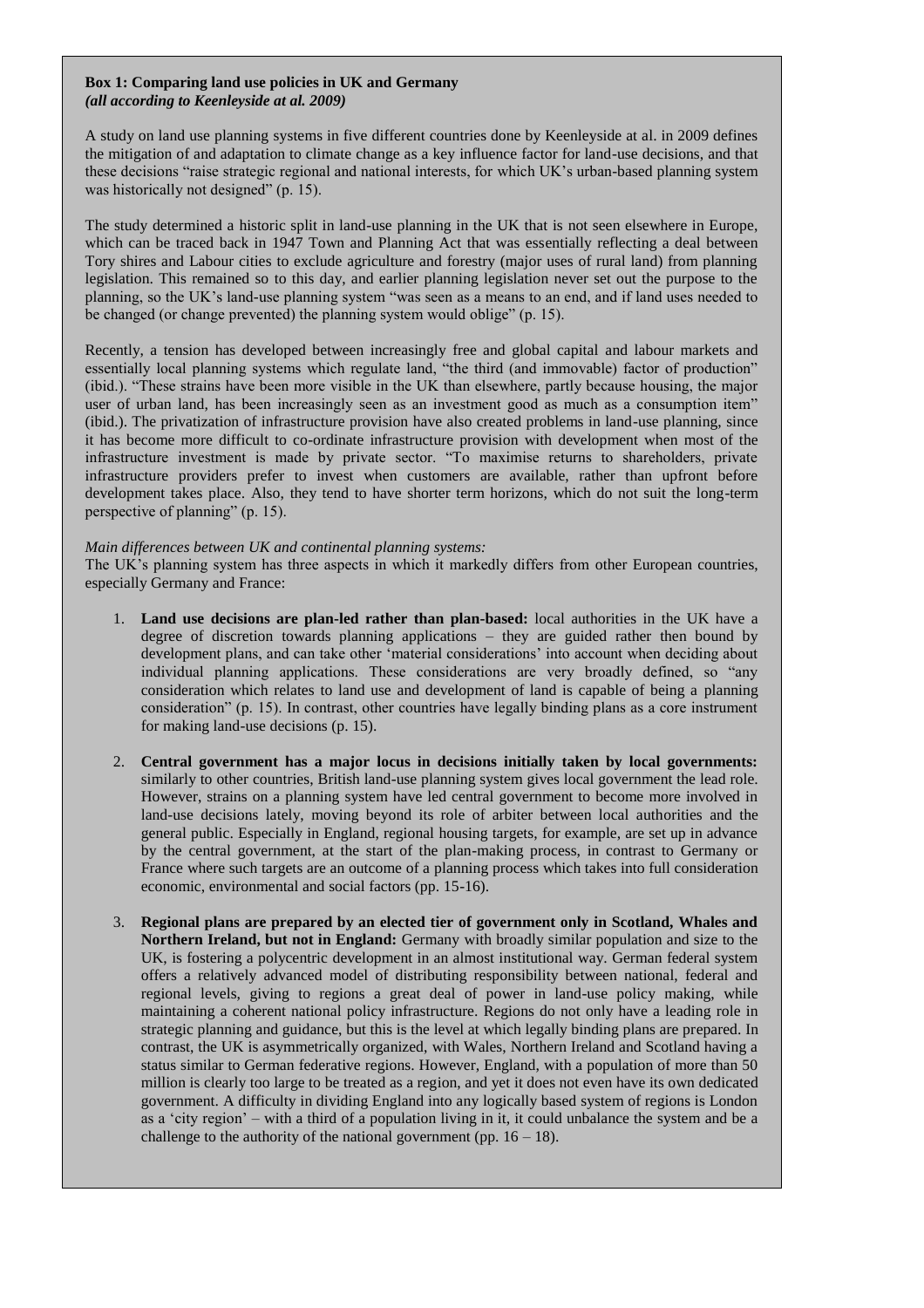#### *Violating safety procedures:*

There are many examples of private companies not implementing all the safety procedures from all the World's regions, equally in developed and developing countries. In Japan, a study on the damage caused by the grate earthquake and tsunami in 2011 found out that the Cosimo Oil Company, that runs the oil refineries in the affected area, was violating safety regulations in Chiba refinery. As a consequence, a chemical accident (oil and chemical spills, gas releases, fires and explosions) triggered by the earthquake in Japan caused a 5 percent loss in its oil refining capacity, evacuation of 1,100 local residents and considerable fire-fighting resources for ten days to put out the fires (Krausmann and Cruz 2012).

In the Bhopal Gas Tragedy in 1984 in India, which involved the release of 30 tonnes of toxic gas at the Union Carbide plant, it was found out that "the safety systems designed to prevent such a disaster at the plant had been shut down to save money" (Government of India 2005:13). The event led to death of nearly three thousand people and has caused severe health and respiratory problems for thousands of others. Additionally, economic losses caused by this disaster were estimated to be from \$30 million to as high as \$3 billion (ibid.). "However, even after the worst chemical tragedy, forty two major industrial disasters have taken place since then taking a toll of over two hundred fifty thousand persons in India and exposure to hazardous materials and wastes to explosives in metal scrap continues unabated. In spite of numerous environmental and regulatory laws, the chemical and hazardous industries continue to generate and discharge tonnes of potentially dangerous wastes every day, posing a grave danger to people's health, lives and environment" (ibid. p. 13).

Girin (2011) reports that two chemical incidents, that have occurred as a consequence of the 1999 earthquake in Kocaeli, Turkey, have highlighted the importance of land use planning in mitigating such disasters. The damage caused by the earthquake induced fires at TURPAS Izmit refinery and acrylonitrile spill at the AKSA acrylic tyre production plant were increased because settlements were located in the vicinity of these industries although land use plans forbade construction in such 'health protection zones'. "For Turkey, inadequate health protection zones exist mainly due to various shortcomings in the development and enforcement of land use plans and this is partly a consequence of deficiencies in regulations. Upgrades in the existing facilities and the corresponding need for an increase in health protection zone distances have not been properly addressed in the regulations. In addition, it was unclear what should be done with illegal housing that was built within the zones after the construction of the facility" (ibid. p. 1137).

#### **Incentives for the implementation of DRR policies**

World Economic Forum (2008) marked engineering and construction firms as critical to building resilience because a majority of loss of life in natural disasters results from building collapse (p. 11). According to this study, the construction industry can be hampered by the tendency of governments to 'rush to rebuild' after a natural disaster, creating an atmosphere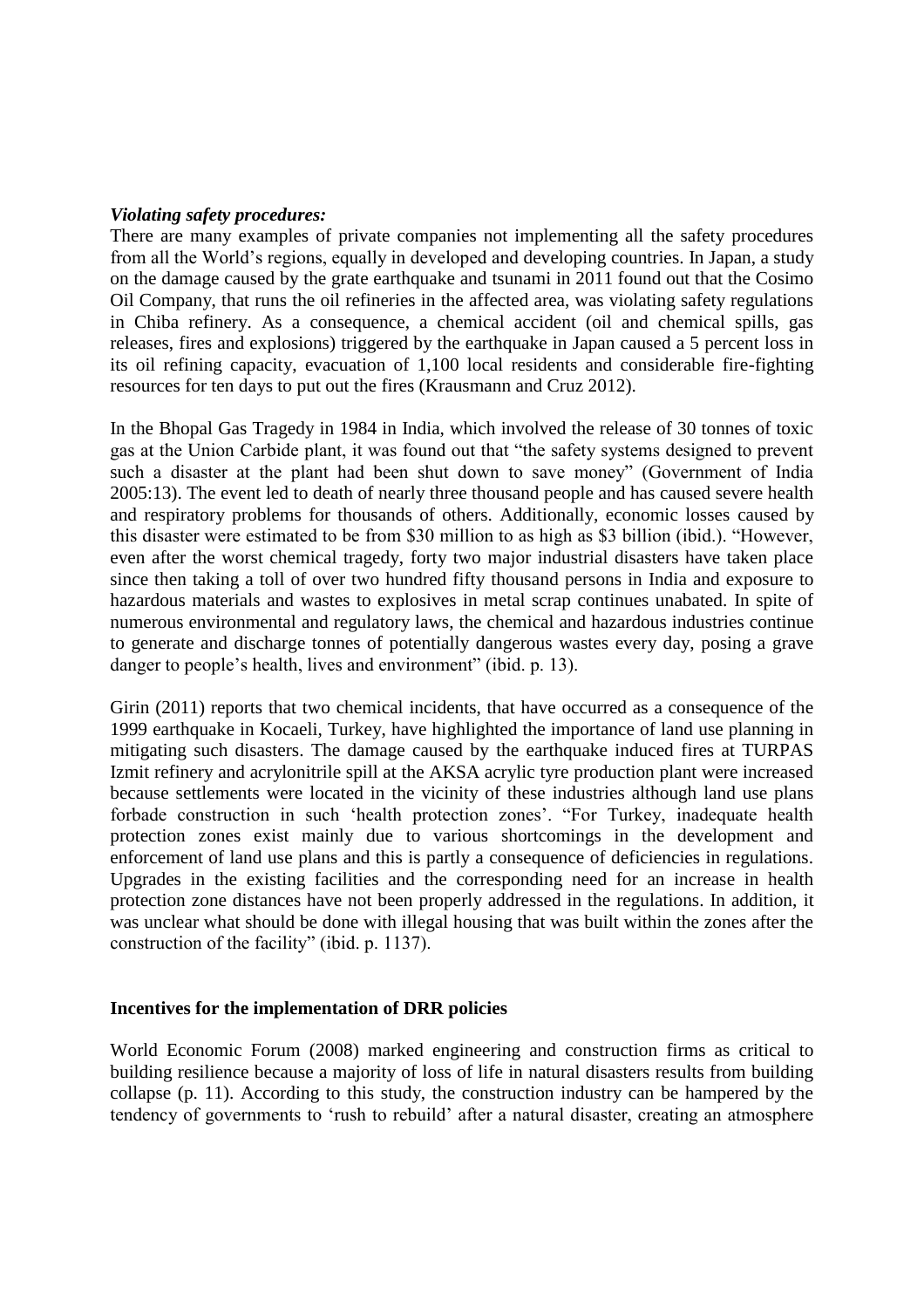in which firms may cut back on safety in order to win bids, and the tendency to abandon resilience-building activities during economic downturns or shocks (ibid.).

Taylor at al. (2012) differentiate between developers' and users' or investors' attitudes towards risk - developers focus on short-term costs and returns while owner-occupiers are concerned with the long term (p. 9). In the UK, "this role split has contributed to the development industry's 'build-and-walk-away' mentality leading to poor customer and community satisfaction" (ibid.).

Their survey on private companies' (developers and non-developers) readiness to act on climate change done in Australia found that developers see government regulations and innovation and competition within the industry as major motivating factors (p. 12). The highest priority issue for them was an improved efficiency of the planning approval process and reduced approval times. Interestingly, non-developers marked the efficacy of stronger planning controls as the most influential motivating factor, while developers consider it to be far less beneficial (ibid.). Generally, developers and non-developers see the issue of assumed private-sector responsibility for climate change adaptation differently, with the main difference being that developers are less likely to agree that future benefits outweight shortterm costs of practice change (ibid. p. 17).

Respondents have also defined 'government informing industry' as a currently dominant model of industry involvement with government on climate change issues, and highlighted that their preferred model would be the one where government involves industry directly in the process, and where decisions are made jointly by government and industry (ibid. p. 15).

FM Global (2010) recommends that properties that are adequately protected against future disasters be given a seal of approval they can display on the building, as a way to incentivise the implementation of disaster risk preparedness measures by private businesses. Having the seal of approval would increase the value of the property, "and send a strong message that the building's owner is at the forefront of disaster mitigation" (p. 14).

In order to engage industry more deeply in building the resilience to natural disasters, World Economic Forum have made a list of recommendations to firms and governments based on the answers from participants of a survey (p. 17):

- 1. **Governments should keep their central role in strategic agenda setting, but reach out more systematically to the private sector:** during the general mobilization and relief efforts after a disaster, governments should highlight more the private sector's role in resilience measures that reach far beyond the current disaster.
- 2. **Insurers and reinsurers should take a stronger lead in championing all sectors' efforts:** this industry is seen by others as being best positioned toi lead other industries, and to take a champion's role in pilot projects in building resilience.
- **3. Companies should integrate better cost-benefit analysis for resiliency measures into their business strategies and communications:** As long as these costs remain vague, it is more difficult for companies to effectively champion prevention. Even as methodologies for elaborating the cost–benefit analysis of resiliency measures are still being developed, it is valuable for businesses to raise awareness of global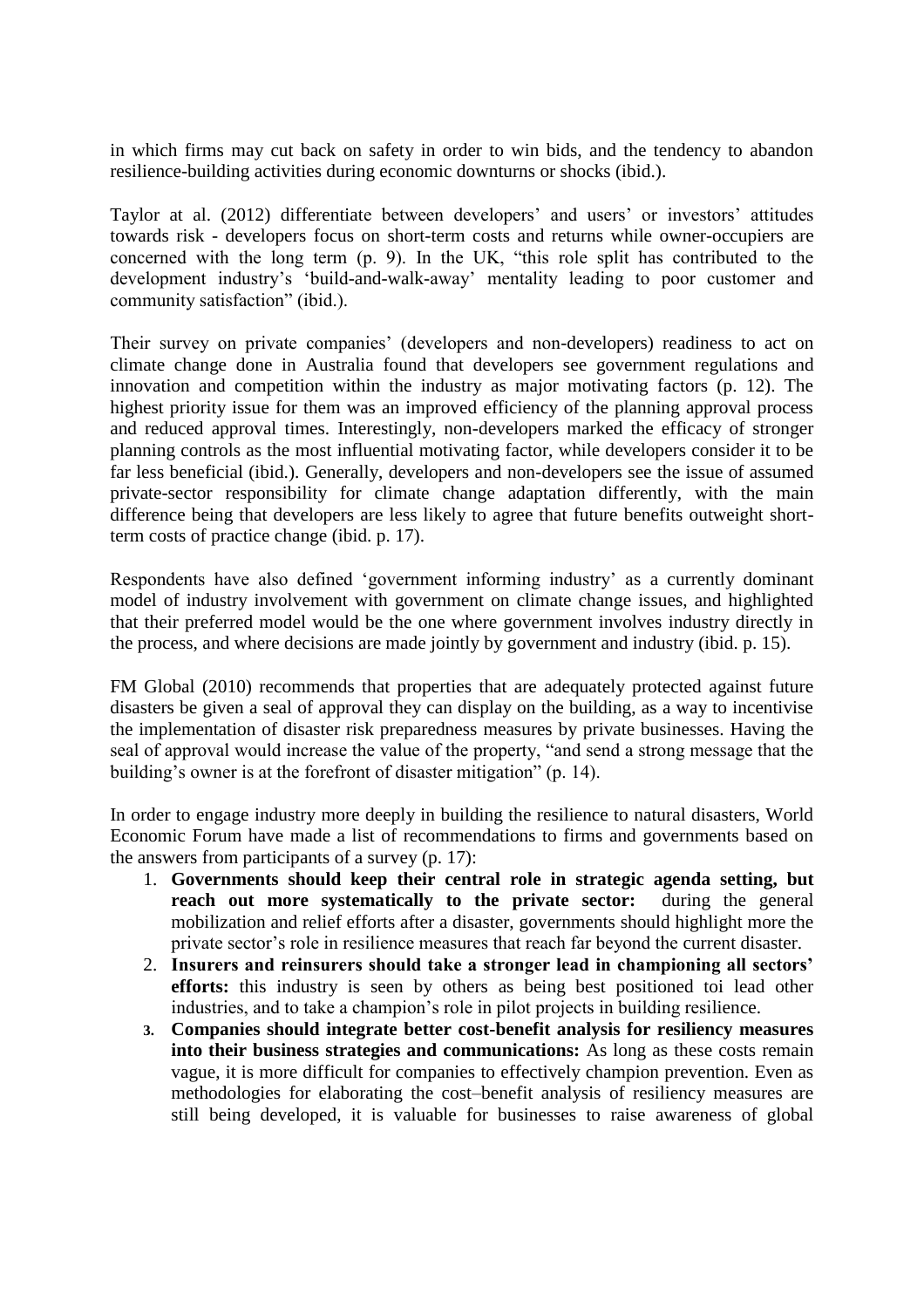business impacts, quantifying the cost of past losses as well as the cost of the specific resiliency measures undertaken, particularly through the media.

- 4. **Industry champions should increase community involvement and raise the public visibility of the priority actions they undertake**: At the local level, champions can provide incentives such as community needs assessments, signing ceremonies with local officials and the involvement of SMEs for effective implementation. These activities should be linked to public outreach campaigns, for example on disaster-proof building standards, marketing "safety" more prominently (i.e. the "seismic security" of housing) and promoting resilience as part of business advertising.
- 5. **Businesses should channel input into national disaster platforms and strategies linked to a high-level government process or office:** business can channel their input into local, national, regional and global natural-disaster prevention planning, including the UN's International Strategy for Disaster Reduction, for example through a global private sector advisory group. Conversely, governments could employ chief risk officers to liaise with companies, and create an institutional home for related PPPs under government affiliated auspices.
- 6. **Companies should develop PPPs that employ their core competencies and test mechanisms and models in highly vulnerable countries.** PPPs that engage corporate leaders and build capacity directly, rather than through philanthropic initiatives, make better use of corporate expertise and result in more sustained company involvement. To this end, the expectations of PPPs should be clear from the outset (e.g., will companies contribute funds, research or experience?).
- 7. **The private sector should increase its support for improvements in public sector capacity and the public sector should enhance incentives for private sector action.** Companies should make the case, in a highly visible way, for increased funding for more public goods research, such as weather stations, that communicate risk information to the public, and for public infrastructure and related expenditures in general. To incentivize the private sector, governments can provide tax credits to companies that undertake relevant activities.
- 8. **Financiers should incorporate considerations related to natural-disaster resilience in lending arrangements.** An evaluation of natural-disaster management plans when private banks consider financing investment opportunities will help establish the link between business sustainability and resilience. The International Finance Corporation, for example, currently requires disaster risk insurance for all of its investments and loans, helping to set industry standards.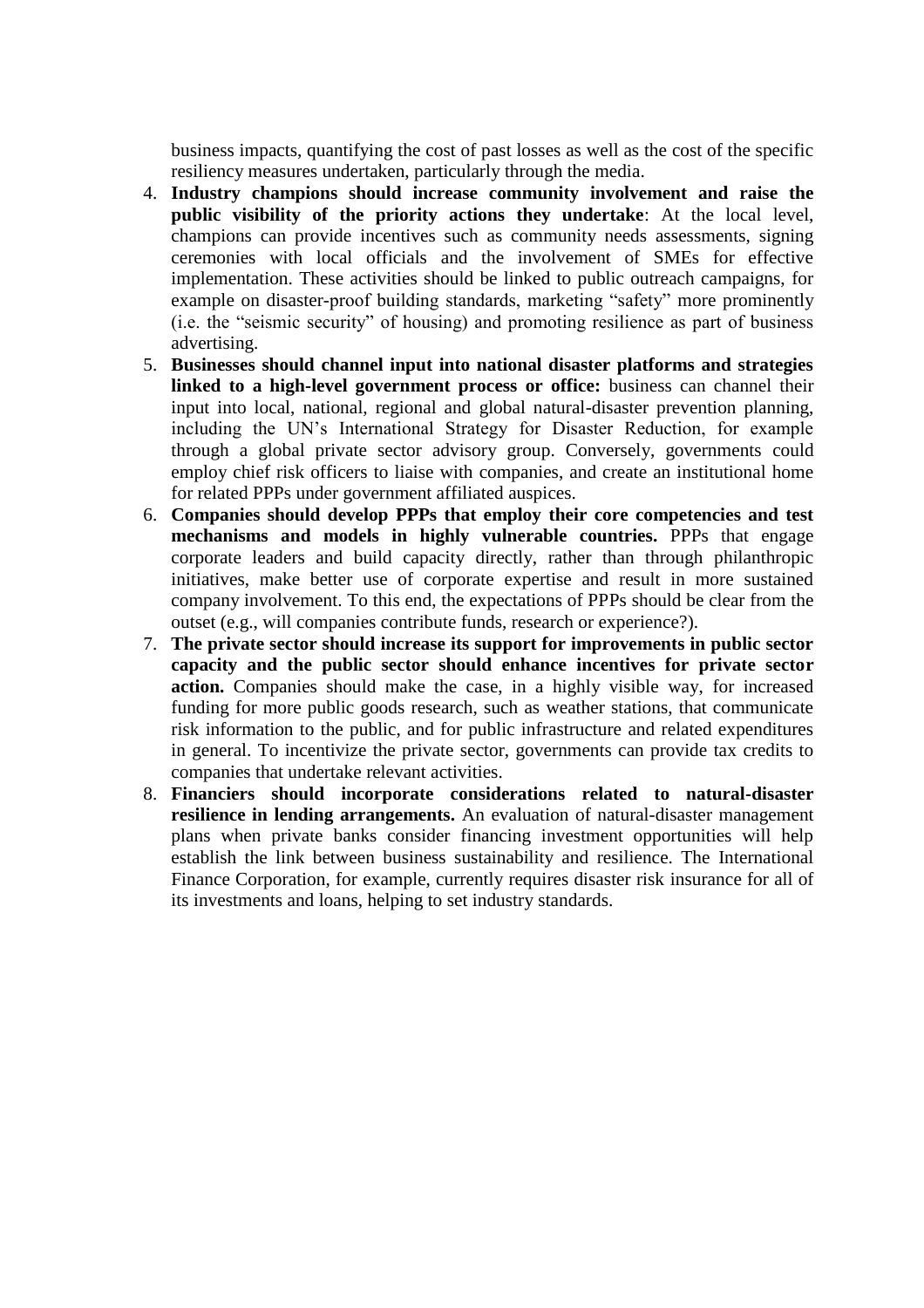#### **BIBLIOGRAPHY:**

Alexander, E., 1986. *Approaches to Planning: Introducing Current Planning Theories, Concepts, and Issues.* Montreux: Gordon and Breach Science Publishers.

AlSayyad, N., 2004. *Urban Informality as a "New" Way of Life*. In A. Roy & N. AlSayyad (Eds.), Urban Informality: Transnational Perspectives from the Middle East, Latin America, and South Asia (pp. 7-30). Oxford: Lexington Books.

Asia News, 2010. Property speculation leaves 64.5 million vacant homes in China. *AsianNews.it,* 7 Sep.

Baker, J. and McClain, K., 2009. Private Sector Initiatives in Slum Upgrading. *Urban Papers 8.* Washington: The World Bank Group.

Bayat, A., 2004. *Globalisation and the Politics of the Informals in the Global South*. In: A. Roy & N. AlSayyad (Eds.), Urban Informality: Transnational Perspectives from the Middle East, Latin America, and South Asia (pp. 75 - 104). Oxford: Lexington Books.

Cohen, M. P. 2000. *Risk, Vulnerability, and Disaster Prevention in Large Cities.* Washington: Lincoln Institute of Land Policy. [online] Available at: [http://www.lincolninst.edu/pubs/1348\\_Risk--Vulnerability--and-Disaster-Prevention-in-](http://www.lincolninst.edu/pubs/1348_Risk--Vulnerability--and-Disaster-Prevention-in-Large-Cities)[Large-Cities](http://www.lincolninst.edu/pubs/1348_Risk--Vulnerability--and-Disaster-Prevention-in-Large-Cities) [Accessed 17 February 2012]

De Cesare, C., 1998. Using the Property Tax for Value Capture: A Case Study from Brazil. Land Lines,  $10(1)$ .

Elkin, S. 1987. *City and Regime in the American Republic.* Chicago: The University of Chicago Press.

Ertan, P. 2009. *Regulatory Measures to Reduce Natural Hazard Impacts and Local Seismic Attributes in Planning Decisions: The Case of Fatih District in Istanbul.* MSc. The Gradute School of Natural and Applied Sciences, Middle East Technical University.

Fernandes, E. and Smolka, M., 2004. Land Regularization and Upgrading Programs Revisited. *Land Lines*, 16 (3).

FM Global, 2010. *Flirting with Natural Disasters: Why Companies Risk It All.* [Online], Available:<http://www.fmglobal.com/assets/pdf/P10168.pdf> [9 Sep 2012].

Girin, S., 2011. The natech events during the 17 August 1999 Kocaeli earthquake: aftermath and lessons learned. *Natural Hazards and Earth System Sciences,* 11, pp. 1129-1140.

Glesson, B. and Low, N., 2000, Is Planning History? *Urban planning in a changing world: twentieth century experience*. R. Freestone. London; New York, E&FN Spon: 269-283.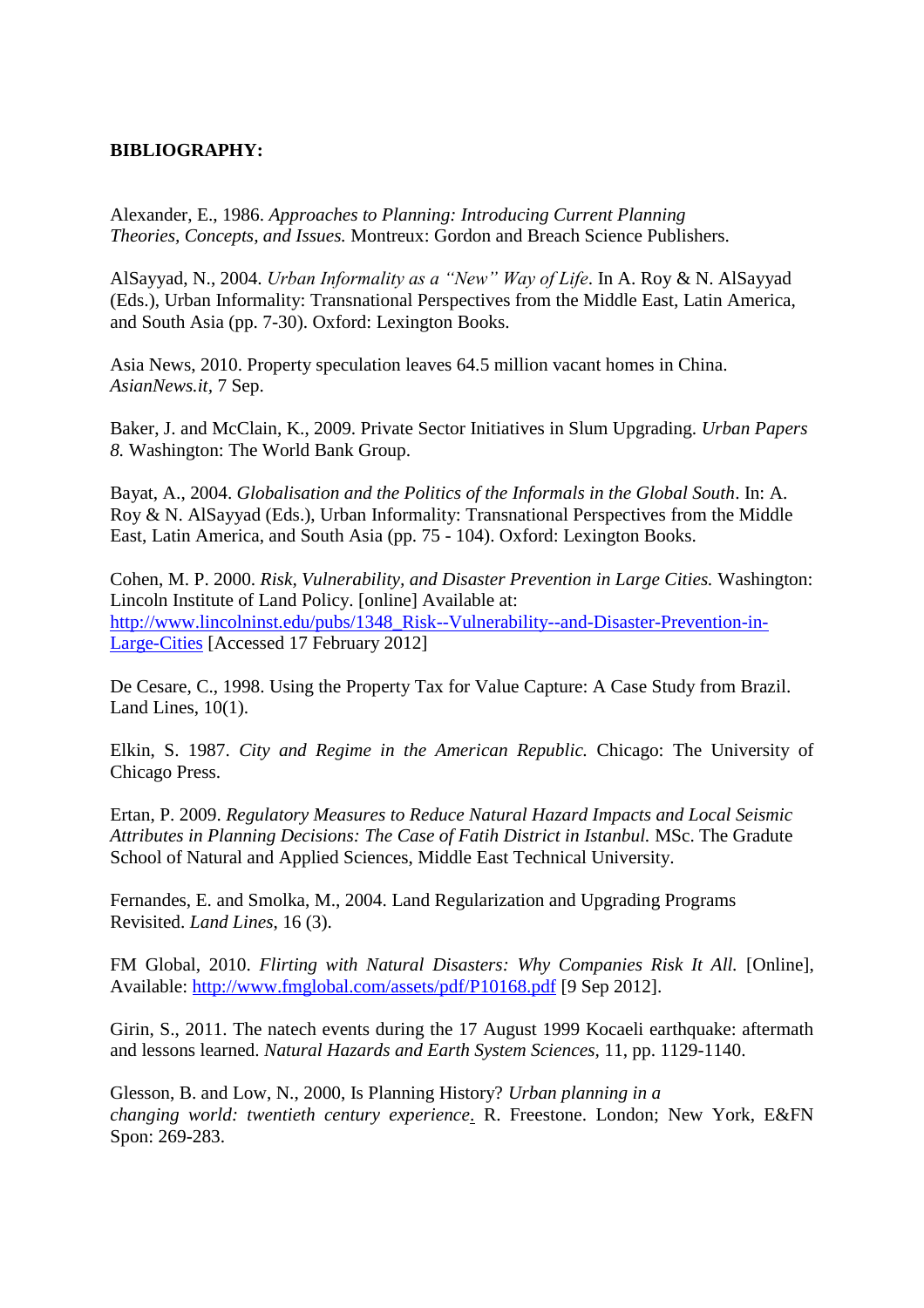Government of India, 2005. *Disaster Risk Management and the Role of Corporate Sector.*  Ministry of Home Affairs.

Green, P., 2005. Disaster by Design: Corruption, Construction and Catastrophe. *British Journal of Criminology*, 45(4), pp.528–546.

Harris, C.L., 1980. *Free Market Allocation of Land Resources: (What the Free Market Can and Cannot do in Land Policy)* in Woodruff, A.M., ed. The Farm and the City: Rivals or Allies. The American Assembly. Englewood Cliffs, NJ: Prentice-Hall, Inc, pp. 123-144.

Hart, C., 2007. *The Private Sector's Capacity to Manage Climate Risks and Finance Carbon Neutral Energy Infrastructure.* PhD. Massachusetts Institute of Technology.

Hyresgastforeningen, 2003. *The Swedish Union of Tenants.* Stockholm: Hyresgastforeningen.

Keenleyside, C., Badlock, D., Hjerp, P. and Swales, V., 2009. International perspectives on future land use. *Land Use Policy* 26.

Knaap, G., 2006. *Planning in the Context of Market Forces.* mimeo,USA.

Kreibich, H., Seifert, I., Thieken, A. H and Merz, B., 2008. Flood precaution and coping with floods of companies in Germany. In: Proverbs, D, Brebbia, C A and Penning-Rowsell, E (Eds.), *Flood recovery, innovation and response.* Southampton: WIT Press.

Mitchell, T., and Wilkinson, E, 2012 Disaster risk management in post-2015 policy frameworks: Forging a more resilient future. ODI Briefing Paper 75 [Online] Available at: <http://www.odi.org.uk/sites/odi.org.uk/files/odi-assets/publications-opinion-files/7713.pdf> [Accessed 17 October 2012]

Mojovic, D., 2008. *Programski model unapredjenja sistema upravljanja i odrzavanja zgrada u etaznom vlasnistvu (A programmatic model of improvement of the management and maintenance of condominium building's system).* PhD. University of Belgrade.

Morales-Schechinger, C., 2009. Introduction to land policies and instruments: an overview and applications to the developing world. *Urban Management and Development, Land Policy Module.* IHS Institute, Erasmus University, unpublished.

Mukhija, V., 2003. *Squatters as Developers? Slum redevelopment in Mumbai*. Aldershot: Ashgate.

Norris, M. and Shiels, P., 2004. *Regular National Report on Housing Developments in European Countries.* Dublin: Department of Environment, Heritage and Local Government, The Housing Unit.

RICS, 2012. *Impacts of flooding on SMEs and their relevance to Chartered Surveyors.*  London: RICS Education Trust.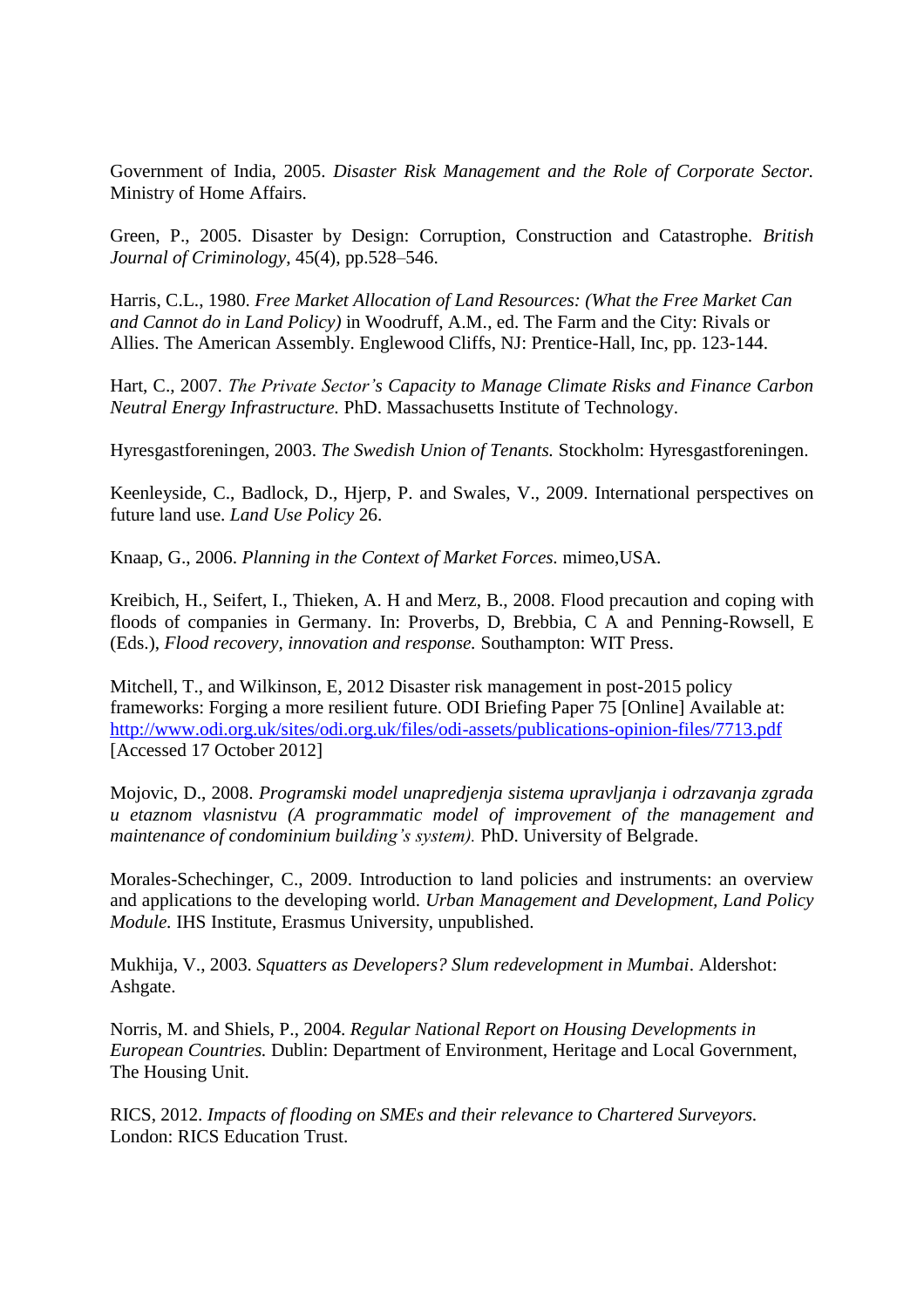Roy, A., 2005. Urban Informality: Toward an Epistemology of Planning. *Journal of the American Planning Association*, 71(2), 147 - 158.

Smolka, M. O. and Sabatini, F., 2000. The Land Market Deregulation Debate in Chile. *Land Lines*,12(1).

Smolka, M., 2003. Informality, Urban Poverty and Land Market Prices. *Land Lines*, 15(1).

Smolka, M., and Biderman, C., 2011. *Housing Informality: an Economist's Perspective on Urban Planning.* Lincoln Institute of Land Policy Working Papers. Cambridge, MA.

Soliman, H. and Cable, S., 2011. Sinking under the weight of corruption: Neoliberal reform, political accountability and justice. *Current Sociaology* 59(6) pp. 735-753.

Spillan, J. and Hough, M. 2003. Crisis Planning in Small Businesses: Importance, Impetus and Indifference. European Management Journal, 21(3), pp. 398-407.

Steinberg, F. and Lindfield, M., (eds.) 2011. *Inclusive Cities.* Metro Manila: Asian Development Bank.

Sydnor-Bousso, S., 2009. *Assessing the Impact of Industry Resilience as a Function of Community Resilience.* PhD. The Ohio State University.

Taylor, B., Harman, B., Heyenga, S. and McAllister, R., 2012. Property Developers and Urban Adaptation: Conceptual and Empirical Perspectives on Governance. *Urban Policy and Research,* 30(1), pp. 5-24.

UN-HABITAT, 2011. *Affordable Land and Housing in Asia.* Nairobi: UN-HABITAT.

UN-HABITAT, 2003. *Rental Housing: An Essential Option for the Urban Poor in Developing Countries.* Nairobi: UN-HABITAT.

UNISDR, 2011. *Global Assessment Report on Disaster Risk Reduction: Revealing Risk, Redefining Development.* Geneva: United Nations International Strategy for Disaster Reduction.

UNISDR 2012. *Concept paper: Fourth Session of the Global Platform for Disaster Risk Reduction 2013.* [online] Available at: [http://www.preventionweb.net/files/23895\\_20120321conceptpaperfor2013.pdf](http://www.preventionweb.net/files/23895_20120321conceptpaperfor2013.pdf) [Accessed 4 October 2012].

Villacis, C. and Yan, J., 2012. *Disaster Risk is a development issue.* GRF Conference, Davos. [online] Available at: [https://www.conftool.pro/idrc2012/index.php?page=browseSessions&form\\_session=182&CT](https://www.conftool.pro/idrc2012/index.php?page=browseSessions&form_session=182&CTSID_IDRC2012=-B4sgPTSGV0uFbePYZFI0xXwsnc) [SID\\_IDRC2012=-B4sgPTSGV0uFbePYZFI0xXwsnc](https://www.conftool.pro/idrc2012/index.php?page=browseSessions&form_session=182&CTSID_IDRC2012=-B4sgPTSGV0uFbePYZFI0xXwsnc)